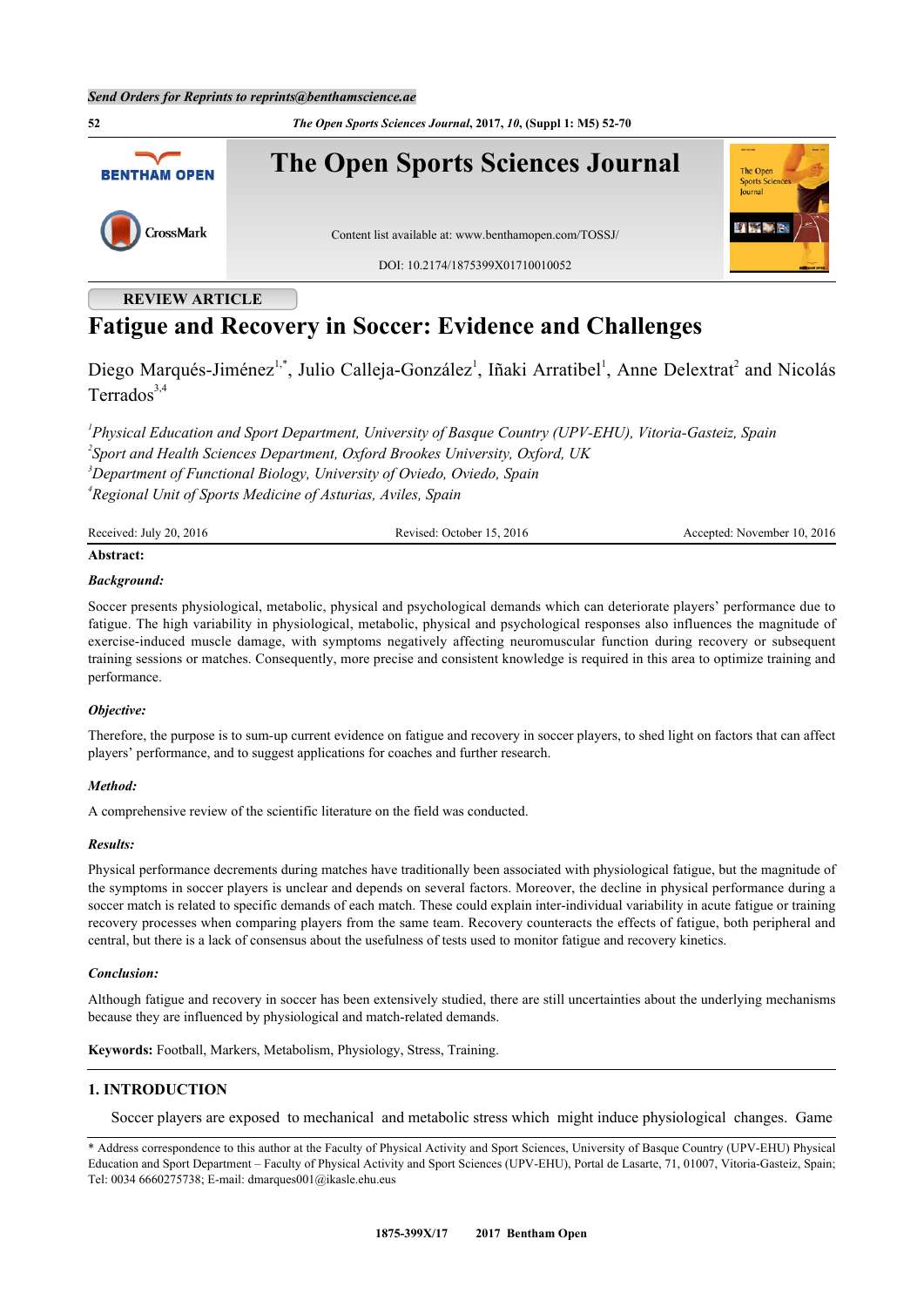demands include accelerations, decelerations, jumps, changes of direction, technical and tactical skills to successfully adapt to a rapidly changing environment and achieve optimal performance[[1\]](#page-9-0). There is sometimes a decrease in performance: participation in a single match leads to acute and residual fatigue, characterized by a decline in physical performance over the following hours and days [\[2](#page-9-1)]. Fatigue can be described as the inability to maintain a given exercise intensity or power output level [\[3](#page-10-0)], although it is usually defined as any reduction in physical or mental performance [\[4](#page-10-1), [5\]](#page-10-2). The physical demands imposed on soccer players have been widely reported [\[6](#page-10-3) - [8](#page-10-4)], but some performance indicators (*e.g.* total distance covered) represent an inaccurate estimation of the overall physical requirements and the readiness to perform maximally.

Game demands have an eccentric component with a potential exercise-induced muscle damage (EIMD) [[1\]](#page-9-0), so the magnitude of EIMD and other physiological alterations elicited by match play are also associated with specific movement demands [[9](#page-10-5)]. Together with a decline in performance, long-term muscle damage and increased levels of intramuscular enzymes and inflammatory markers are reported following soccer competition [\[9](#page-10-5)]. There is therefore a relation between EIMD and fatigue: muscle fatigue may partly derive from EIMD [[10\]](#page-10-6). Anyway, soccer players can be fatigued without EIMD symptoms and vice versa.

Recovery counteracts the effects of fatigue, both peripheral and central, and can be defined as the ability to meet or exceed performance in a particular activity [[11\]](#page-10-7). In soccer, the ability to recover from intense training or match is a key aspect of performance[[12,](#page-10-8) [13\]](#page-10-9): those who recover faster will have a greater advantage [\[14](#page-10-10)]. To ensure adequate recovery after soccer matches and training sessions, it is necessary to know the type of fatigue induced and, if possible, its underlying mechanisms [\[15,](#page-10-11) [16\]](#page-10-12). Although there is no consensus on a central strategy for recovery, routine assessments of fatigue and recovery are therefore insightful efforts to ensure that players successfully adapt to training and competition stress and to evaluate athletes' readiness for return to competition [\[17](#page-10-13)].

# **2. EVIDENCE, MECHANISMS AND CAUSES OF FATIGUE IN SOCCER**

Physical performance decrements during matches have traditionally been associated with physiological fatigue [[8](#page-10-4), [18\]](#page-10-14), but there are different situational variables or contextual factors which can also influence players' physical performance (explained below). Thus interpreting match-related fatigue is highly complex, although is it clear that fatigue occurs towards the end of matches as well as temporarily during the game, independently of the competitive standard and playing position [[19\]](#page-10-15).

Running performance has been deeply analyzed as a fatigue indicator. It has been shown that the distance covered by players can be lower in the second half than in the first half of a game (18% lower) regardless of playing position [\[20](#page-10-16)]. In addition, the distance covered performing high-intensity activities can be 20% lower in the last 15 minutes than in the first 15 minutes of the match, regardless of playing position [\[7](#page-10-17)]. Furthermore, the total distance covered at different intensities in the first half can significantly influence the distances covered in the second half [\[8](#page-10-4)] and can have a significant impact on the recovery immediately following the most intense 5-min periods of the second half [\[21\]](#page-10-18). It has been found that there may be a similar difference between the distance covered performing high-intensity running with (148 $\pm$ 78m vs. 193 $\pm$ 9m, p<0.01) and without ball possession (229 $\pm$ 85m vs. 278 $\pm$ 97m, p<0.01) between the first 15min and last 15-min period of the game [[7](#page-10-17)]. Fatigue may also be evidenced by the increased duration of low-intensity activities [\[22](#page-10-19)]. Mean recovery time between very high-intensity running bouts can be about 72 s, with a 28% longer recovery time during the last 15 minutes than the first 15 minutes of the game  $(83\pm26s \text{ vs. } 65\pm20s, \text{ p}\leq0.01)$  [[7\]](#page-10-17). The decline in high-intensity running immediately after the most intense 5-min period can be around 8% [\[6](#page-10-3)], and greater in attackers and central defenders, compared to other playing positions [[7\]](#page-10-17).

The appropriateness of the commonly used measures of high-speed activity for determining variability in an elite soccer team is debatable. For future research individualization of high-speed running thresholds according to fitness characteristics might be a better indicator of running performance and fatigue occurrence [[23](#page-10-20)]. Additionally, no mean decrement in maximal sprinting speed has been observed during bouts (a minimum of three consecutive sprints with a recovery duration <30 s separating efforts) when up to five consecutive sprints were analyzed, suggesting that considering shorter accelerations could give a greater insight in game-specific situations [\[24](#page-11-0)].

Physical performance measurements have also been used as indicators of fatigue, mainly jumping and sprinting performance. Immediately after a 90-min game, fatigue can be evidenced by a reduction of sprint (-3%, p<0.001) [[4](#page-10-1), [12\]](#page-10-8) and jumping performance (-4.4±0.8%) [\[12\]](#page-10-8). These decrements are linked to the players' profile of soccer activity [\[25](#page-11-1), [26](#page-11-2)]. Although physical performance declines over the course of a soccer match, it seems that players can be able to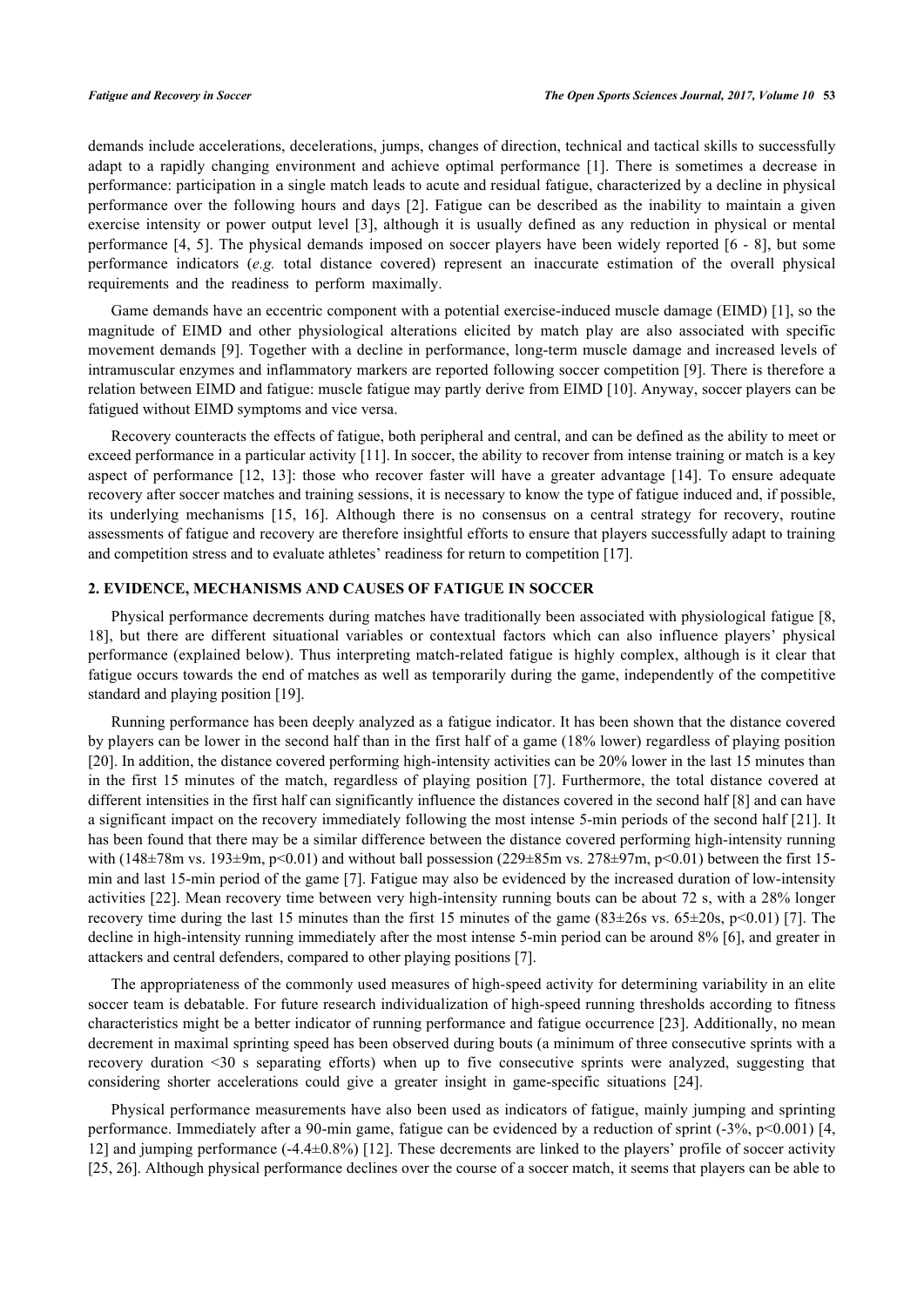#### **54** *The Open Sports Sciences Journal, 2017, Volume 10 Marqués-Jiménez et al.*

maintain their technical abilities in the face of physical fatigue or they adapt a pacing strategy that prevent their skill performance from suffering [[27\]](#page-11-3).

The mechanisms that reduce the ability to perform maximally are not exactly understood. It seems that after shortterm high-intensity periods in both halves, fatigue is related to disturbances in ion homeostasis within the muscle cell and an impaired excitation of the sarcolemma. In the initial phase of the second half fatigue is linked to lower muscle temperatures compared with the end of the first half, and towards the end of the game fatigue seems likely to be caused by low glycogen concentrations[[18](#page-10-14)]. Fatigue following a soccer match is multifactorial and mainly related to dehydration, glycogen depletion, EIMD and central fatigue [\[28](#page-11-4)].

The development of temporary fatigue during high intensity exercise is related to an accumulation of potassium in the muscle interstitium, and not causally linked to high muscle lactate, high muscle acidosis or low muscle creatine phosphate [\[18](#page-10-14)]. The accumulation of extracellular potassium can impair the excitation of the sarcolemma (depolarize the muscle membrane potential) and reduce force development [\[18](#page-10-14)].

Strength and power decrements towards the end of the game reflect the depletion of glycogen stores in active muscles. In favor of this hypothesis, it was observed in Swedish soccer players that those with a low glycogen content in the vastus lateralis muscle covered 25% less overall distance than the other players [[29\]](#page-11-5). Although muscle glycogen stores are not always totally depleted by the end of a soccer game, large depletion of muscle glycogen have been found [\[25](#page-11-1), [30](#page-11-6) - [32\]](#page-11-7), but they depend on inter-individual differences, such as motivation, physical ability, playing position, etc. Decreases in glycolytic capacity and muscle glycogen are associated with a reduction in blood lactate concentration ([La]) in the second half with respect to the first half, and with the lower distance covered and lower intensity of efforts duringthe game [[19,](#page-10-15) [33,](#page-11-8) [34\]](#page-11-9). The decreased [La] and increased plasma free fatty acid concentrations have been interpreted as a change in the choice of energy substrates [[31](#page-11-10), [35,](#page-11-11) [36\]](#page-11-12). More specifically, changes in the quality and quantity of activities during the last minutes of the game suggest an alteration in the physical capacity of soccer players.

Dehydration and hyperthermia have been suggested as being potentially responsible for acute fatigue in soccer [[37\]](#page-11-13). Soccer players have been reported to lose up to 3 liters of fluid during games in temperate thermal environments and as much as 4-5 liters in hot and humid environments [\[35,](#page-11-11) [37](#page-11-13)], and these are linked to decreases in physical performance. Indeed, a significant correlation ( $r=0.73$ ;  $p<0.05$ ) was reported between net fluid loss during the match and fatigue index in a post-match sprint test [[38\]](#page-11-14). In addition, it has been observed that cognitive function is better maintained during 90 minutes of continuous exercise when fluid is supplied to players [[39](#page-11-15)]. Furthermore, a body mass loss of 1-2% can contribute to hyperthermia [\[40](#page-11-16)]. During a soccer game, the average core temperature ranges between 39.0 and 39.5ºC [[18](#page-10-14), [41\]](#page-11-17) whereas muscle temperature has previously been shown to be 0.5–1ºC lower [\[42](#page-11-18)]. The hyperthermic state may accelerate the degradation of purine nucleotides and/or catabolism of amino acids with concomitant hyperammonemia, which has been linked to central fatigue [\[43](#page-11-19), [44](#page-11-20)].

Traditionally, there is relatively little scientific information about the effect of central fatigue on soccer performance. Central fatigue could also be an inherent factor in the game, being important towards the end of the game and linked to the deterioration in physical capacity. It is obvious that central fatigue deteriorates technical performance [\[45](#page-11-21)], accuracy and decision-making speed [[46](#page-12-0)], but there is no scientific consensus regarding what is the effect of central fatigue on physical performance [[4,](#page-10-1) [45,](#page-11-21) [47](#page-12-1)]. As a consequence, more research is needed to clarify the impact of central fatigue on soccer-specific physical performance.

The physical demands of soccer can induce EIMD [\[2](#page-9-1), [48](#page-12-2)], leading to strength and power decrements [\[49](#page-12-3) - [51\]](#page-12-4), increased levels of intramuscular enzymes[[2,](#page-9-1) [50](#page-12-5) - [56](#page-12-6)], a marked inflammatory response[[2,](#page-9-1) [50,](#page-12-5) [55,](#page-12-7) [57,](#page-12-8) [58](#page-12-9)] and associated upregulated oxidative stress [[2](#page-9-1), [48,](#page-12-2) [54](#page-12-10), [59](#page-12-11), [60\]](#page-12-12) during recovery. The magnitude of EIMD can vary among athletes, and is greater when a player is not accustomed to the required activity [\[60,](#page-12-12) [61\]](#page-12-13), such as in pre-season, transition between seasons, or during the recovery period from an injury. The resulting structural changes may impair physical performance during the hours and days following the match so it is likely a major factor to consider in an attempt to explain post-soccer match fatigue [[61\]](#page-12-13). Anyway, more research is needed because it has also been suggested that running performance is unaffected over prolonged periods of fixture congestion despite the evidence of EIMD combined with a decline in physical performance up to 72 h post-match [\[62](#page-12-14)].

Hormonal responses and their relationship to immune function in soccer players have also been associated with fatigue. Soccer matches can cause hormonal stress that induces an increase of substances that can influence leukocytes function, in particular their numerical and functional capacity may be reduced after intense exercise [[63](#page-12-15) - [65](#page-12-16)]. Although such responses to soccer training and competition do not appear to be pronounced, variations in immune cell numbers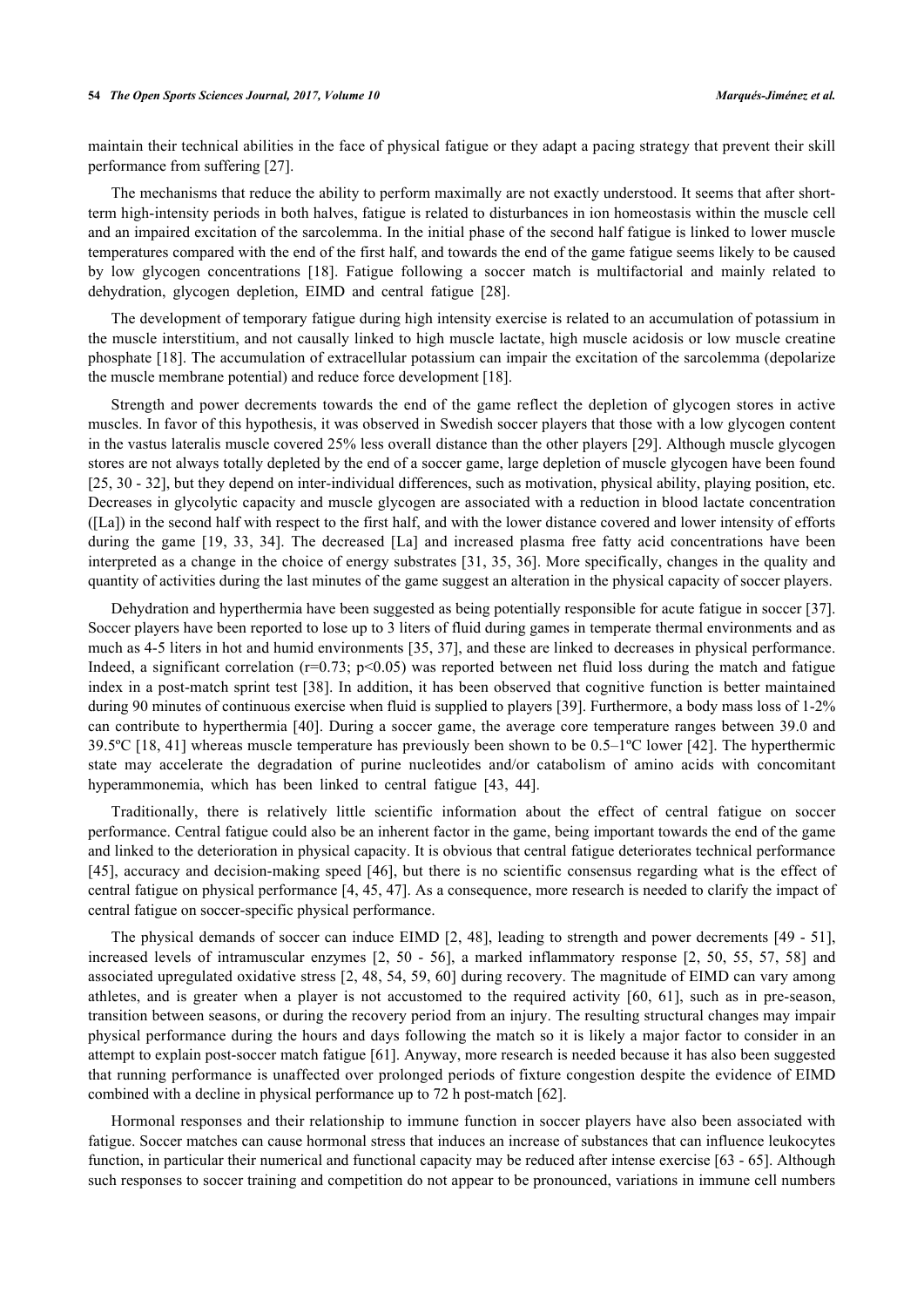and function are reported in professional soccer players over the course of a season and could influence soccer players' performance [\[63](#page-12-15)].

Therefore, physiological fatigue is determined by a combination of central (concerned with the descending motor pathways from the brain and spinal cord, which regulate the activity of the muscle cell and energy production) and peripherals (described as impairment within the active muscle) factors [\[4,](#page-10-1) [5](#page-10-2)], and can be higher in a hot and humid environment[[38](#page-11-14)]. The underlying physiological mechanisms of each type of fatigue influence both physical and technical performance, but it seems that physical performance is affected in a greater extent by peripheral fatigue whereas technical performance is influenced by central factors. Anyway, fatigue in soccer players could also be attributed to a combination of contextual factors.

# **3. SITUATIONAL VARIABLES IN MATCH-RELATED FATIGUE IN SOCCER PLAYERS**

The decline in physical performance during a soccer match is not only a direct consequence of physiological fatigue. It seems that professional soccer players regulate their physical efforts according to the specific demands of each game and periods of the game, thus situational variables should be taken into account in soccer performance analysis [\[22](#page-10-19)]. It has been suggested that individual activity profiles are highly variable and include elements of selfpacing, because decision making about opportunities to become engaged in play dictates individual activities [[66](#page-12-17)]. In addition, increased player density and congestion, increased intensity of play, and longer stoppage breaks that allow greater player recovery and subsequently more intense play, all determine physical responses of soccer players [\[67](#page-13-0)].

The work rate of players can be influenced by the activity profile of opponents. One possible reason could be repetitive pressure from the opposition on an individual player, leading to an incapacity to act in response to game demands [\[68](#page-13-1), [69\]](#page-13-2). It has also been showed that the total distance covered and extent of high-intensity running during matches can be lower against "weaker" opponent teams than against "better" [\[8](#page-10-4), [70,](#page-13-3) [71](#page-13-4)]. Soccer tactics and formation do not influence the activity profiles of players, except for attackers, but affects very-high-intensity running and some technical skills [[72\]](#page-13-5). Physical and technical demands are also influenced by positional interchanges, but players who commonly transition between positions seem able to adapt to these switches [[73\]](#page-13-6). Other factors such as the introduction of substitutes can influence high-intensity running. Indeed, substitutes could cover  $15\%$  more distance ( $p<0.01$ ) performing high-intensity running for a given time period of a match compared to a player who is on the pitch for the entire match [[6](#page-10-3)]. The score-line could also influence physical performance of the team and individual players [\[74\]](#page-13-7). It has been confirmed that players perform significantly less high-intensity actions when winning than when losing or when the score is level, because when losing, players are more likely to produce maximal efforts in order to come back in the match [\[70](#page-13-3), [75](#page-13-8), [76](#page-13-9)]. Match location seems to influence the work rate of soccer players too [\[74\]](#page-13-7). Some studies showed that home teams cover greater distances than away teams during low-intensity activity [[68,](#page-13-1) [69](#page-13-2), [71](#page-13-4)], but other studies suggest that this parameter is linked to other situational variables (*e.g.* playing at home and losing against a weak opponent) [[75\]](#page-13-8). The causes of other factors (such as travel effects, referee bias, territoriality, crowd effects, specific tactics, rule factors, and psychological factors) and the way in which they affect performance are still not clear [\[77](#page-13-10)].

In conclusion, it is complicated to evaluate the influence of fatigue on the physical performance of soccer players without considering the independent and interactive effects of situational variables related to tactical and strategic factors. Therefore, physical performance should be analyzed according to the situational variables relevant to each game [\[78](#page-13-11), [79](#page-13-12)].

# **4. RECOVERY IN SOCCER**

Understanding the physiological concept of recovery is essential to avoid the detrimental effects of overtraining. Overall, the recovery process has essentially three phases: immediate recovery (which occurs within a set of exercise, between efforts), short-term recovery (between sets of exercise or interval work bouts), and training recovery (between successive work-outs or competitions)[[11](#page-10-7)]. Immediate and short-term recoveries are linked to metabolic, energy sources and electrolytes regeneration, whereas training recovery is linked to structural and energy sources restoration. In the context of soccer matches or training sessions, these physiological responses are highly variable and depend on several intrinsic factors [[1](#page-9-0)], but they are also influenced by extrinsic factors such as training status, age, gender and muscle fiber type [\[80](#page-13-13), [81\]](#page-13-14). These could explain inter-individual variability in acute fatigue or training recovery processes when comparing players from the same team.

The activity of most elite soccer players during the competitive season entails 1-week cycles of training, taper,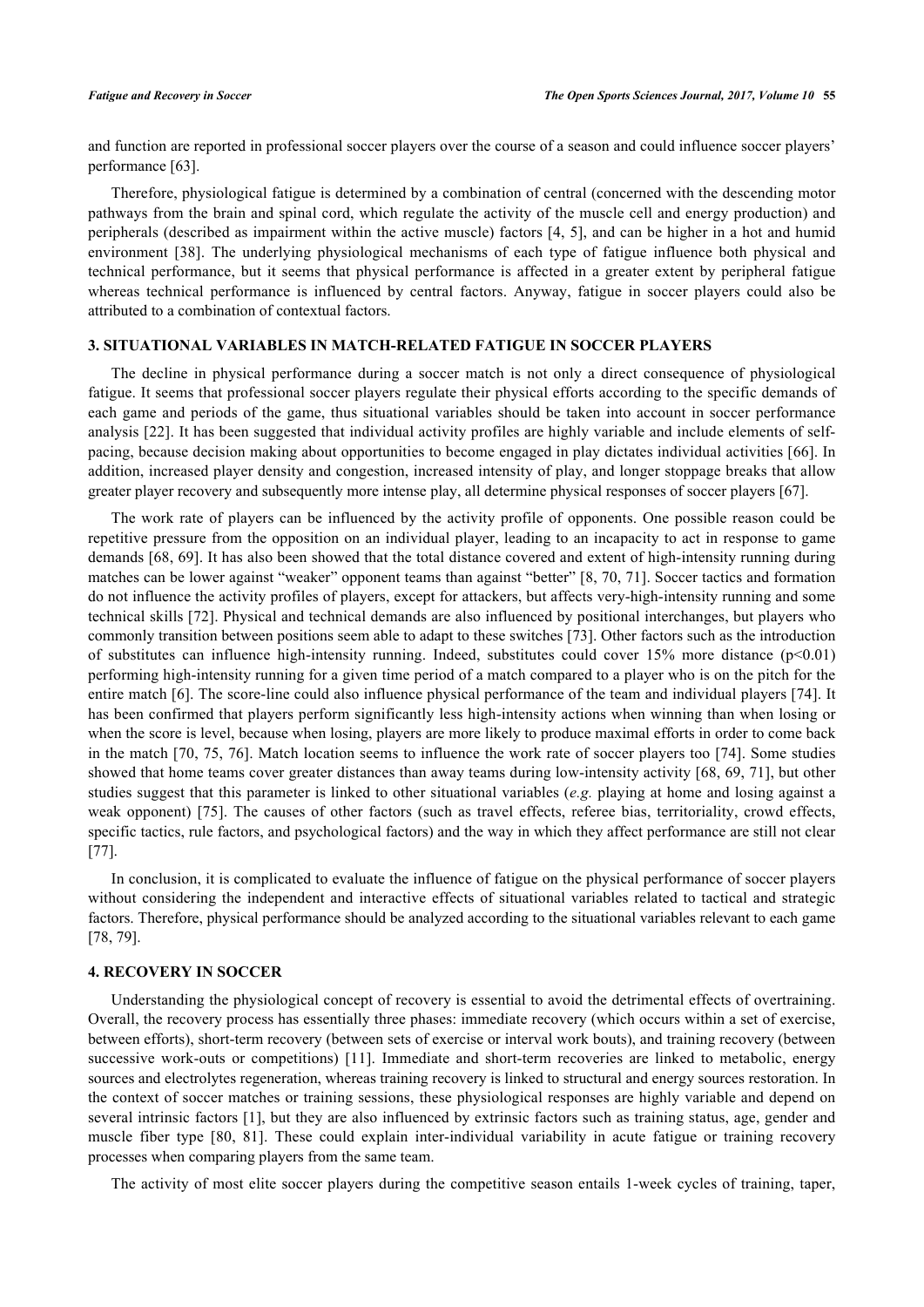competition and recovery from one week to the next [[52](#page-12-18)]. Furthermore, players from top clubs may have additional commitments such as other cup matches or representing their country in international competitions. In some cases, elite players can have two or three games in just seven days. These competitive demands may impose strains on various physiological systems [\[64](#page-12-19), [82\]](#page-13-15), and can also influence the amount of time needed to achieve complete recovery after a match [[83\]](#page-13-16).

Soccer players usually need 48-72 hours to restore metabolic homeostasis, muscle trauma and anaerobic performance decrements [[2,](#page-9-1) [51,](#page-12-4) [83](#page-13-16)], although several improvements have been demonstrated 24 hours post-match [[25\]](#page-11-1). Nevertheless, post-game performance recovery and inflammatory adaptations in response to a three-game weekly microcycle (Sunday, Wednesday and Sunday) displayed a different response pattern, with strong indications of greater physiological stress and fatigue after the middle game that was preceded by only a 3-day recovery period [[84\]](#page-13-17). That insufficient recovery time between matches may cause performance deterioration and an increase in the risk of injury [\[85](#page-13-18), [86](#page-13-19)].

Several authors have analyzed physical performance and injury rates during periods with 2-3 weekly games [[68,](#page-13-1) [71](#page-13-4), [74,](#page-13-7) [85](#page-13-18), [87,](#page-13-20) [88](#page-14-0)]. Unexpectedly, they pointed out that the total distance covered and distances covered in high intensity running were not influenced by the short recovery period between matches, but instead were determined by situational variables. It must be noted that although a greater difference between halves has been found in the distance covered at high intensity during the second match compared to the first match when they played 2 consecutive matches separated by 3 days, this difference was not significant [\[87](#page-13-20)]. It has also been suggested that players are generally able to maintain skill-related performance throughout games and when competing in successive matches within a short time [\[27](#page-11-3)]. As a consequence, the analysis of actions that are metabolically taxing and greatly contribute to muscle damage (accelerations, decelerations and changes in direction) during fixture congestion is required for future research [\[62\]](#page-12-14). This could help to monitor the recovery status of soccer players.

Sleep provides a number of important psychological and physiological functions but sometimes is not enough to ensure complete recovery [[89](#page-14-1)]. In addition, it has been suggested that reduced sleep quantity and quality and reduced perceived recovery are mainly evident following night matches in elite players [[90\]](#page-14-2). Therefore, recovery strategies after exercise (based on the activity profile of each player) are an essential complement to prepare the next game or training session [[52\]](#page-12-18). The effect of recovery interventions following soccer training is still debatable, due to a lack of studies performed in field situations [[91\]](#page-14-3). For future research it would be interesting to analyze the importance of isolating each strategy and the potential interactions between the techniques [\[28](#page-11-4)].

# **5. FATIGUE AND RECOVERY MARKERS IN SOCCER**

In team sports, several markers at rest or during activities with low neuromuscular and metabolic demands are often used [[92\]](#page-14-4). In this context, a change in players' specific performance is the most relevant marker to differentiate fatigued from recovered athletes [[17\]](#page-10-13). However, most of the field tests used in team sports are physically demanding and induce additional fatigue [\[1](#page-9-0), [93\]](#page-14-5). Performing these tests at frequent intervals could induce cumulative fatigue and thus alter the recovery kinetics from the initial exercise. Therefore, the battery of tests performed during recovery should be checked to make sure they do not lead to additional fatigue and affect the time course of recovery [\[1](#page-9-0)].

Unfortunately, there is a lack of consensus about the usefulness of tests used to monitor fatigue and recovery kinetics in team sport athletes [\[1,](#page-9-0) [92](#page-14-4), [94](#page-14-6)]. Several indirect markers (performance, neuromuscular, subjective, and biochemical) are often used [[1,](#page-9-0) [11](#page-10-7)]. Some markers are not accurate and/or reliable enough to measure muscle fatigue during exercise and its impact on skeletal muscle [[95](#page-14-7)]. Given these difficulties, a variety of other markers should be frequently used in science and practice in order to track the stress and recovery processes [\[10](#page-10-6), [17](#page-10-13), [96](#page-14-8)].

#### **a. Physical Performance Markers**

Performance is one of the best markers of fatigue and recovery, because it is one of the most important variables of success in competition [[11\]](#page-10-7). Creating a simple and applicable battery of tests would allow for appropriate alteration of day-to-day training intensities and volumes, maximizing the potential for positive adaptations to training, avoiding overtraining and injury, and more importantly, improving match performance [\[97](#page-14-9)]. In any case, there is a lack of noninvasive methods for assessing an individual's level of recovery between sessions [[97\]](#page-14-9). Several tests are usually used to evaluate physical performance of soccer players [[98](#page-14-10) - [100](#page-14-11)]. The order of the tests should also be taken into account: a battery of tests must start with short anaerobic tests (*e.g.* vertical jump) and end with strenuous tests (*e.g.* repeated sprints or aerobic performance) [[1\]](#page-9-0).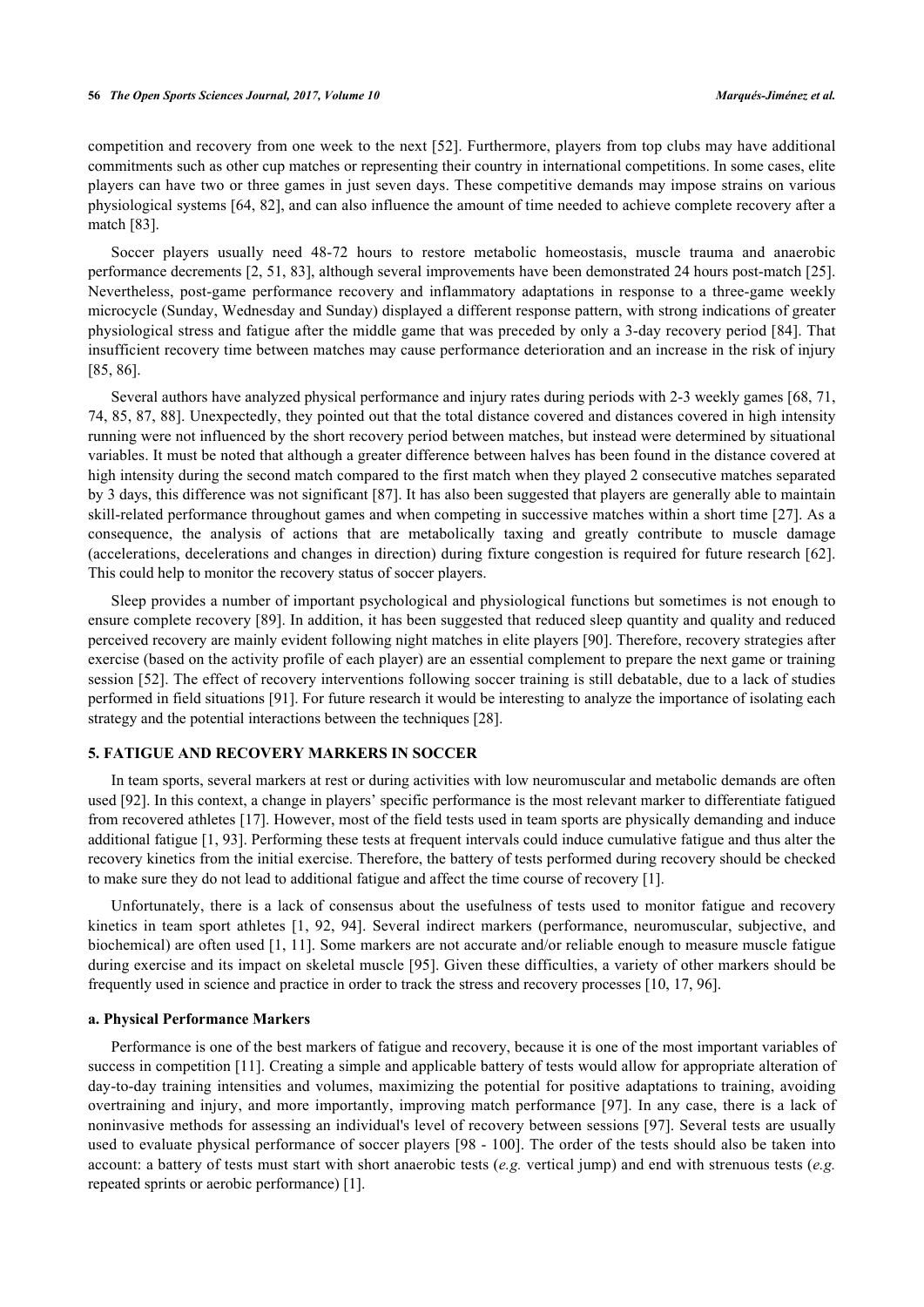#### *i. Vertical Jump*

Muscular power is an important requirement for soccer performance [\[100](#page-14-11)] and it is usually measured by jump tests [\[101](#page-14-12) - [103](#page-14-13)]. Fatigue impairs jump performance in soccer players [[104](#page-14-14)], thus it could be useful to monitor fatigue. Immediately post-match, countermovement jump (CMJ) performance decreases [[12,](#page-10-8) [59](#page-12-11), [105\]](#page-14-15), although several studies did not report significant decrements [[106,](#page-14-16) [107\]](#page-14-17) probably due to a 'warm-up' effect [[108\]](#page-14-18). Decreases in vertical jump performance can remain 24 [[2,](#page-9-1) [54](#page-12-10)], 48 [\[9](#page-10-5), [109\]](#page-14-19) and 72 hours post-exercise [[59\]](#page-12-11), so EIMD could play a role in this longterm power decrement. Anyway, 48 hours seems to be enough to return to baseline levels [[2,](#page-9-1) [54](#page-12-10)]. Therefore, jumps can also be used to monitor the muscle status recovery indirectly. Vertical jump should be assessed during stretchshortening cycle (SSC) activities, because the complexity of SSC fatigue is well reflected by the recovery patterns of many neuromechanical parameters [\[110](#page-15-0)]. Squat jump (SJ) involves a single concentric action, whereas CMJ involves the SSC [\[111](#page-15-1)], thus CMJ testing is the most suitable for neuromuscular fatigue monitoring in soccer players and SJ to a lesser extent [\[1](#page-9-0), [112](#page-15-2)].

# *ii. Maximal Voluntary Strength*

The development of muscle fatigue is typically quantified as a decline in the maximal force or power capacity of muscle [[113](#page-15-3)]. The decline in maximal voluntary strength after a soccer match appears to be a consequence of central fatigue, whereas muscle glycogen depletion, inflammation and muscle soreness per se are the most likely candidates explaining soccer match-induced peripheral fatigue [[4,](#page-10-1) [5\]](#page-10-2). Consequently, the highest level of central fatigue could be in players with the greatest maximal voluntary contraction decline after the match, whereas players with a large increase of muscle soreness experienced a greater degree of peripheral fatigue [\[4](#page-10-1)]. During maximal voluntary contraction evaluation, additional measurements (maximal voluntary activation or M-wave amplitude) could also be analyzed to determine the presence of central fatigue [[4\]](#page-10-1). Several studies have used the maximal voluntary strength of the knee flexors/extensors as fatigue and recovery markers. Although several studies showed no decrement in the strength of these muscles[[114](#page-15-4) - [116\]](#page-15-5), the strength of these muscles immediately post-match or specific soccer drills can significantly decrease compared to baseline values, but knee flexors strength decrement seems to be more pronounced than knee extensors strength [\[4](#page-10-1), [5,](#page-10-2) [12](#page-10-8), [52,](#page-12-18) [59](#page-12-11), [107,](#page-14-17) [117\]](#page-15-6). Decrements of maximal voluntary strength at 72 hours postexercise could be related to EIMD [\[52,](#page-12-18) [59](#page-12-11)]. Moreover, the best method for quantifying EIMD is maximal voluntary contraction torque because is accurate and reliable [\[118](#page-15-7)].

#### *iii. Sprint and Repeated Sprint Ability*

Sprinting performance, an important determinant of physical performance in soccer [\[1](#page-9-0)], is decreased immediately post-match but it can be recovered between 5-96 hours post-match [\[2](#page-9-1), [4](#page-10-1), [12](#page-10-8), [52](#page-12-18) - [54,](#page-12-10) [58,](#page-12-9) [59\]](#page-12-11). That huge difference between studies depends on the high variability of physical performance such as high-intensity running distance during soccer matches, contextual factors, different performance levels, player's age, or training status. A relationship exists between central fatigue indicators and sprint performance decrements. A 48-hour reduction in voluntary activation was observed after an elite soccer match with a significant relationship  $(r=20.63; p=0.01)$  between sprint performance decrement and maximal voluntary activation immediately after the match [[4\]](#page-10-1). Moreover, the reduction in voluntary activation may be because of inhibition caused by muscle soreness [\[119\]](#page-15-8) so changes in sprint performance during recovery period would have a rather peripheral impact than central fatigue [[53](#page-12-20)]. As a result, it is a practical tool to monitor fatigue or recovery status.

Repeated Sprint Ability (RSA) can also be used after a match (to monitor match-related fatigue), or during recovery period (to identify players who are not able to cope with the intermittent demands of soccer). Indeed, significant correlations have been found between RSA mean time and the distance covered in very high-intensity running (>19.8 km/h) (r=-0.60, R<sup>2</sup>=0.36; p<0.01) and sprinting (>25.2 km/h) (r=-0.65, R<sup>2</sup>=0.42; p<0.01) during official matches [[120\]](#page-15-9). RSA tests are physically exhausting, which may explain the lack of studies with RSA tests during the recovery period compared to studies with single sprints. So, using RSA tests with few sprints is suitable during the recovery process [[42](#page-11-18), [106\]](#page-14-16), but they should include changes of direction, a characteristic movement pattern of team sports [[121](#page-15-10)]. However, the construct validity of classic tests of RSA in soccer is still debatable due to the various data available from timemotion analyses of sprints during games [[24\]](#page-11-0).

# *iv. Aerobic Performance*

Soccer is an intermittent sport in which the aerobic energy system is highly taxed [\[30\]](#page-11-6). Players use their physical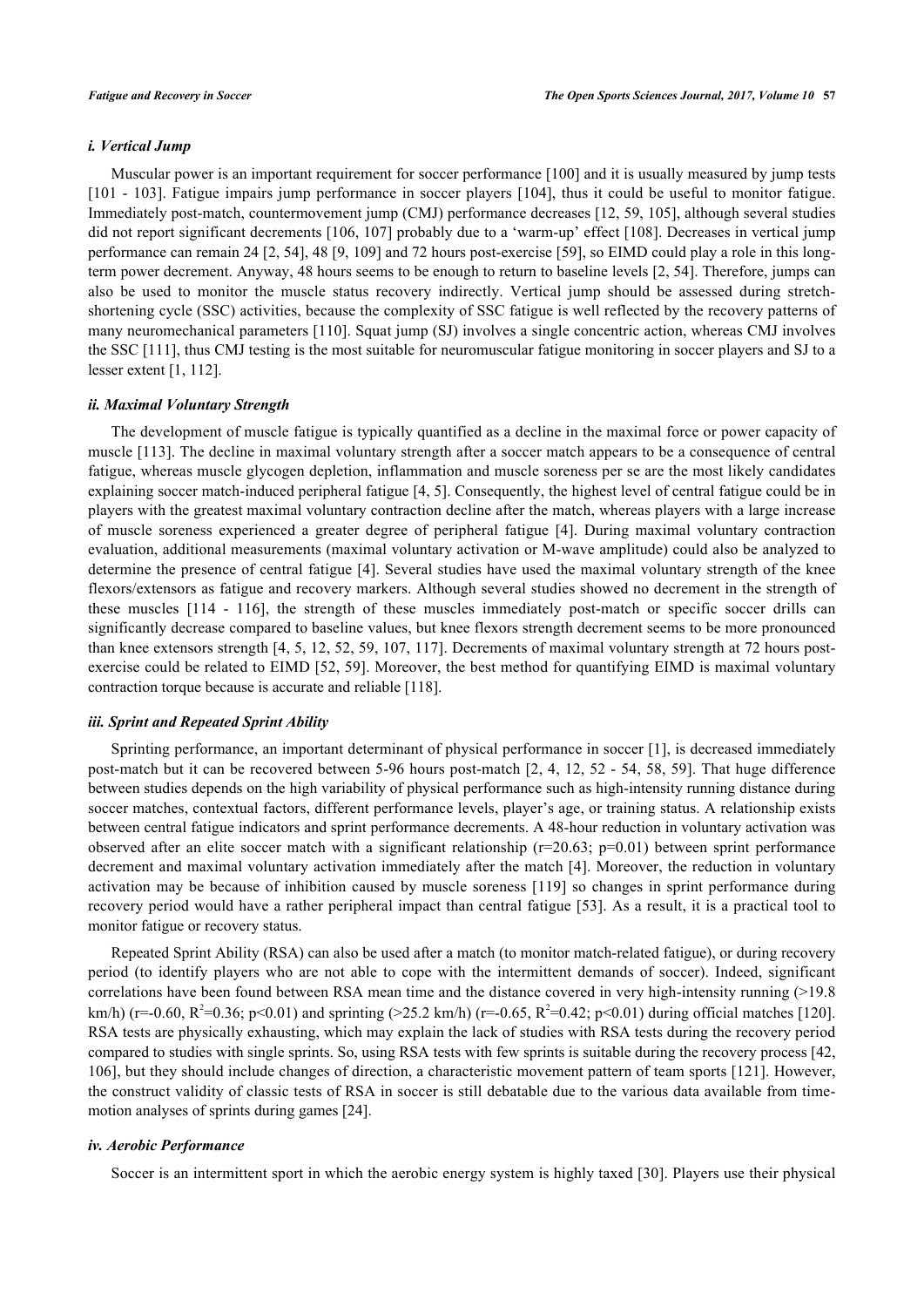capacity during competitive games, so aerobic performance assessment can be useful to monitor post-match related fatigue. A game induced impairment in intermittent exercise performance can occur, and the type of fatigue that occurs in the late stage of a match has an impact on recovery capacity during sustained intense exercise bouts interspersed by short recovery periods [[106](#page-14-16)]. Further research is necessary to assess aerobic fitness during recovery using protocols such as RSA tests [\[122](#page-15-11) - [124\]](#page-15-12) because aerobic performance measurements can induce fatigue and influence the recovery time course of anaerobic markers [\[1](#page-9-0)].

#### **b. Skill Performance**

Successful players perform better than others in skill-related actions, such as passing, shooting and dribbling [[125](#page-15-13), [126\]](#page-15-14). Technical skills could be deteriorated following high-intensity and localized muscle fatigue [\[127\]](#page-15-15), but players seems to be able to preserve their technical abilities during and after a match [[4,](#page-10-1) [27](#page-11-3)]. Therefore, skill performance may not be a reliable tool to detect fatigued players after a soccer match.

#### **c. Subjetive Markers**

Coaches can use objective (performance, physiological, biochemical) and subjective measures for athletes' monitoring. Athletes can monitor their physiological stress during exercise as well as retrospectively provide information regarding their perceived effort post training or competition [\[95](#page-14-7)]. The perception of effort can be quantified by rating of perceived exertion (RPE) [[128\]](#page-15-16), a valid marker of exercise intensity [\[129](#page-15-17)] and a useful tool in the control of training load, exercise prescription and exercise monitoring [\[130,](#page-15-18) [131\]](#page-16-0). It can be used separately for respiratory (RPEres) and muscular (RPEmus) aspects [[132,](#page-16-1) [133\]](#page-16-2). Consequently, this method is used extensively in soccer [\[53](#page-12-20), [132](#page-16-1) - [134\]](#page-16-3). Athletes are able to differentiate between perceived effort and other sensations, such as muscle pain, muscle tension, muscle discomfort or wellness (fatigue, vitality, sleep quality), so it can be a helpful non-invasive assessment of the fatigue-recovery cycle [\[1](#page-9-0), [135](#page-16-4), [136\]](#page-16-5). As a consequence, several questionnaires are also used in high-performance sport programs, such as Total Recovery Scale (TQR), Recovery-Stress Questionnaire for Athletes (REST-Q-Sport), Profile of Mood States (POMS), and Daily Analysis of Life Demands for Athletes (DALDA). Sometimes consistent associations between subjective and objective measurements have not been found [[137](#page-16-6)] and athletes could manipulate data and/or over- or under-estimate training load [[95\]](#page-14-7). Thus, subjective information may need to be corroborated with physiological data [[138\]](#page-16-7).

#### **d. Cognitive Markers**

A soccer match involves mental activities for both goalkeepers and outfield players [[139\]](#page-16-8), and mental fatigue has been shown to impact cognitive and physical performance [[140](#page-16-9), [141\]](#page-16-10). Neurocognitive mechanisms underlying the effects of mental fatigue are still poorly understood, although scientific evidence pointed out that mental fatigue is associated with lower cognitive performance and inadequate performance adjustments after errors [\[142\]](#page-16-11). Therefore, studies focusing on the assessment of cognitive markers during recovery are necessary to investigate the underlying component of mental fatigue in this context [\[11,](#page-10-7) [83](#page-13-16)]. For instance, tasks of psychomotor speed (reaction time, motor time, response accuracy and speed, short-term memory task, etc) are relevant parameters to assess in the detection of fatigue or altered recovery-stress balance [[140,](#page-16-9) [143\]](#page-16-12).

#### **e. Biochemical Markers (Biomarkers)**

A biochemical, biological or muscle-status marker (biomarker) is a measurable product or substance used as an indicator of a biological state, to objectively determine the body's physiological or pathological processes [[144\]](#page-16-13). Soccer causes an increase in metabolism with significant hematological changes [[96,](#page-14-8) [145](#page-16-14)], thus information from biomarkers could be used to optimize training adaptation, training load, and match participation [\[83,](#page-13-16) [145,](#page-16-14) [146\]](#page-16-15). Biomarkers responses are influenced by several factors and reflect multiple interactions, so interpretation must be cautious [\[147](#page-16-16)]. To date, no single biomarker has been validated for daily routine [[95](#page-14-7)]. As a result, several biomarkers must be considered together to understand the metabolic and physiological mechanisms underlying physical stress in soccer [\[10](#page-10-6), [17](#page-10-13), [83](#page-13-16), [96\]](#page-14-8). Some of the most well-known biomarkers of fatigue are those originating from adenosine triphosphate (ATP) depletion or from immunology[[10\]](#page-10-6). Considering that muscle fatigue may partly derive from EIMD[[10\]](#page-10-6), muscle damage biomarkers such as creatine kinase (CK), myoglobin (Mb) and lactate dehydrogenase (LDH) and those related to inflammation, such as blood leukocyte count, interleukin-6 (IL-6) and C-reactive protein (CRP), could also be useful [\[148](#page-16-17), [149](#page-16-18)].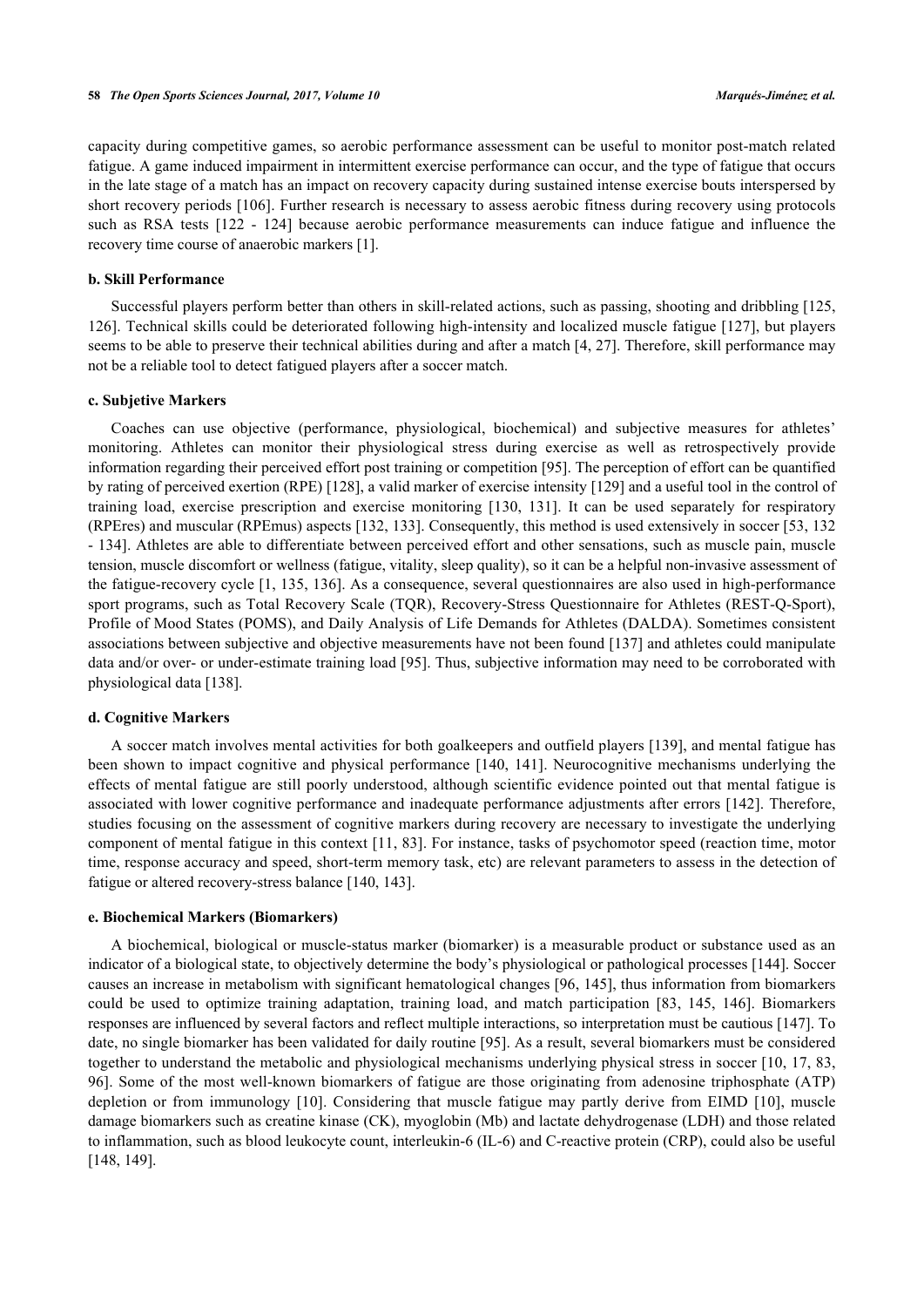To which extent a shortage in ATP contributes to muscle fatigue is still currently under debate, but it has been shown that a decrease in available ATP at specific locations in association with the function of transport systems may contribute to the development of muscle fatigue [[150\]](#page-16-19). Depletion of ATP, or increase in adenosine diphosphate (ADP), may contribute to muscle fatigue, thus biomarkers from the metabolism of ATP ([La], ammonia, and oxipurines) could be used to monitor acute fatigue [[150\]](#page-16-19). [La] appears to be a meaningful biomarker of muscle fatigue if workload conditions are standardized [\[151](#page-16-20)]. Soccer is a sport consisting of high-intensity intermittent exercise, and [La] correlates with the magnitude of exercise performed immediately before blood sampling [[152](#page-17-0)]. As a result, increases in [La] in soccer players must be used carefully as a biomarker of fatigue. Another marker to monitor metabolic activity, energy requirement and the onset of muscle fatigue is blood ammonia, which closely follows [La] response [[151](#page-16-20)]. Ammonia increases after a soccer match [\[153,](#page-17-1) [154](#page-17-2)] and could have detrimental effects on fatigue-related performance, thus particular attention should be paid to their monitoring [\[153](#page-17-1)].

ATP can be synthesized by anaerobic or aerobic glycolysis, amongst others. In relation to muscle glycogen, urea concentration is a useful biomarker to evaluate athletes' level of fatigue and adaptation to training [\[155,](#page-17-3) [156\]](#page-17-4). Urea levels are highly variable among players due to dehydration[[38](#page-11-14)], increased cyclic nucleotides and amino acid breakdown [\[157](#page-17-5)], or insufficient level of physical demands during soccer matches to induce significant changes in urea concentration [\[158](#page-17-6)]. At any case, more rest is needed if 24 hours post-exercise blood urea has not return to normal baseline concentration [[159](#page-17-7)]. Limited information exists on the characteristics of elite-level players, but most studies have detected significant increases in post-match urea concentrations [[57,](#page-12-8) [158,](#page-17-6) [160\]](#page-17-8). However, no significant changes in urea levels have been reported between periods of high and low competitive density during a season [[161\]](#page-17-9). So more research is needed to understand the fatigue-recovery cycle and help coaches to improve individual training prescription.

Associated to immunological responses, monitoring hormonal parameters during professional soccer training could be useful to evaluate accumulated fatigue, overreaching and overtraining [\[162](#page-17-10)]. In this way, hormonal responses depend on many parameters, such as exercise duration and intensity, adaptation to exercise, homeostatic requirements, emotional and physical tension, ambient temperature, oxygen availability, and fatigue [\[157\]](#page-17-5). This may have an influence on the substantial fluctuation of testosterone (T) levels over a season, but an appropriate training program should not involve T declines that reflect the accumulation of fatigue throughout the season [[162](#page-17-10) - [165\]](#page-17-11). T decrement can also be detected after a match, so those players with smaller decreases in T concentration show lesser decrease in their immune function [\[166\]](#page-17-12). Nonetheless, conflicting results have been found in T responses after a soccer match [[2](#page-9-1), [56,](#page-12-6) [167](#page-17-13)], probably due to factors such as location (home versus away), opposition standard (*i.e.* strong or weak team) [\[168](#page-17-14)], and match result [\[169](#page-17-15)]. Such as T, a large variability has also been found on cortisol (C) levels during the competitive seasons [[162\]](#page-17-10). Training load, pressure to achieve results and adverse environmental conditions could be responsible for midseason increases found in some studies [\[165\]](#page-17-11). However, it is evident that post-match C levels are significantly greater compared to pre-match in semi-professional players [\[56\]](#page-12-6), and they return to baseline levels between 24 [\[2](#page-9-1)] and 48 hours post-match [[55\]](#page-12-7). When full competitive matches were played on consecutive days, C concentrations could be reduced, but additional research is needed to confirm this hypothesis [[170](#page-17-16)]. To date, C may be used to monitor recovery processes and fatigue, even for short time periods [[50,](#page-12-5) [171](#page-17-17)]. Similarly, the ratio between the concentration of T and C (T/C ratio) is frequently used as indicative of the stress level imposed by the exercise: a decrease in T/C ratio reflect catabolic stress. Even so, a decreased T/C ratio does not automatically influence team performance decrements or team overtraining [\[96\]](#page-14-8) because T/C ratio also shows significant changes during a competitive season, with significant increases at the end of pre-season and decreases at mid-season [[162](#page-17-10), [165](#page-17-11)]. It has been suggested that, in preseason, players are not fatigued and can respond adequately to the training demands (T/C ratio values reflect these adaptations), whereas mid-season values are not associated with overtraining syndrome but instead are linked to the volume and intensity of previous working loads (amount of competitions), the inability to adapt and/or hormonal dysfunction [\[162\]](#page-17-10). Although, no difference was seen in T/C ratio from pre-match to post-match in semi-professional soccer players [[56\]](#page-12-6), others authors pointed out that T/C ratio can decrease by 64.2% after the match [\[166](#page-17-12)], and may stay low until 48 hours post-match [[55\]](#page-12-7). The published results confirm that T/C ratio is highly variable [\[172](#page-17-18)]. Consequently, the variation in the relative free T/C ratio to baseline is a better method for studying and preventing overtraining syndrome in comparison with traditional interpretative schemes (decrease >30%) [\[173](#page-17-19)].

Measurements of blood CK, LDH and Mb are commonly mentioned in scientific literature to detect EIMD [\[174\]](#page-17-20). Post-match increases in plasma CK have been observed [\[158](#page-17-6)], and are smaller when pre-match levels are greater [[175\]](#page-18-0), but may go up to 84% (p=0.17) when pre-match levels are in the normal ranges [\[56](#page-12-6)]. The majority of studies showed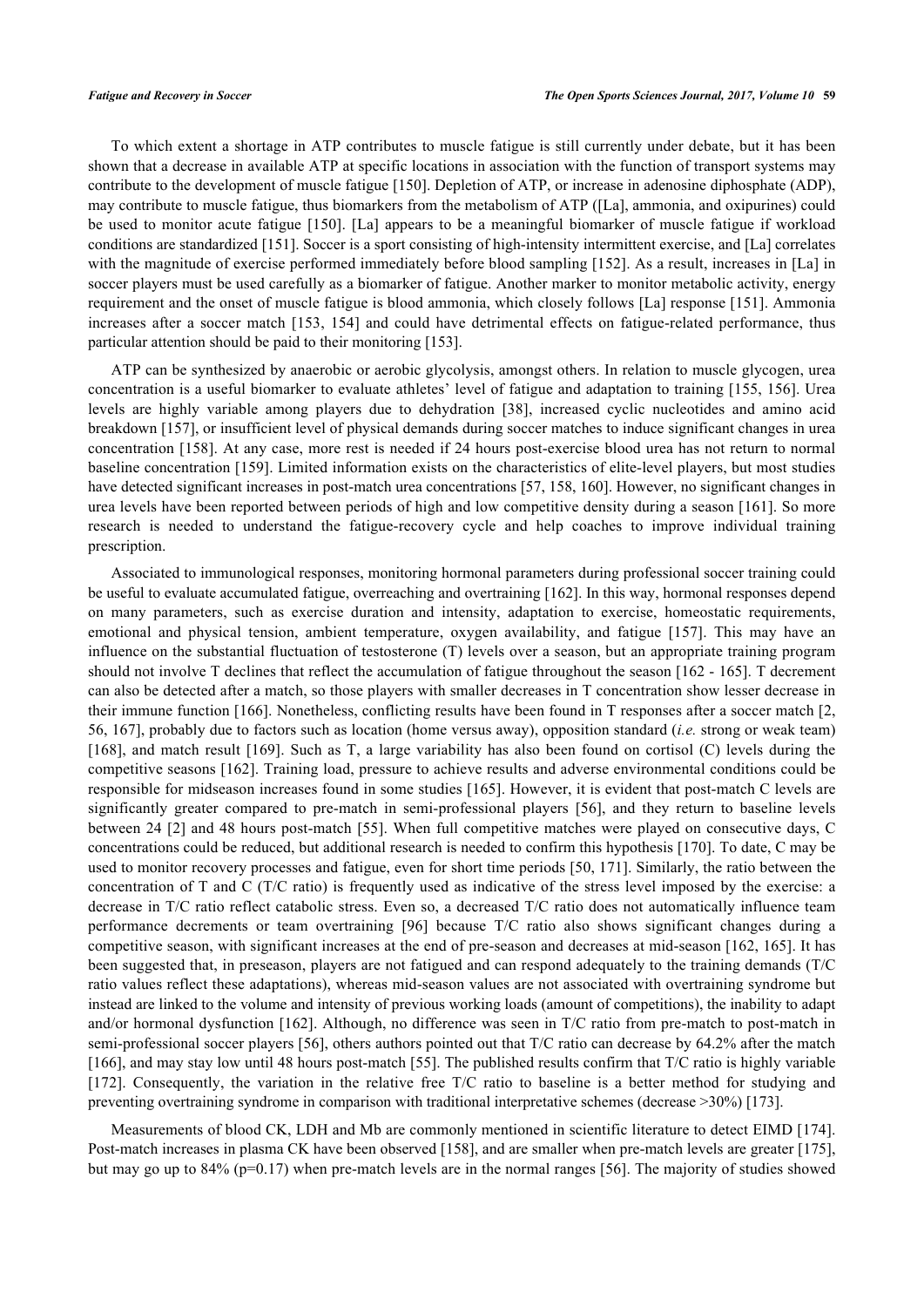high concentrations of plasma CK at 24 [[9,](#page-10-5) [53](#page-12-20), [176](#page-18-1)], 48 [[2](#page-9-1), [50](#page-12-5), [54,](#page-12-10) [55,](#page-12-7) [177](#page-18-2)], and 72 hours post-match [[52\]](#page-12-18). Post-match increases in LDH have also been reported in elite and sub-elite female teams (p<0.01) [\[167\]](#page-17-13), which can be greater 48 hours post-match [[2\]](#page-9-1) and maintained 72 hours post-competition [\[2,](#page-9-1) [52\]](#page-12-18). Moreover, Mb increases from pre-match to post-match could also remain until 72 hours post-match [\[2](#page-9-1), [52](#page-12-18), [55](#page-12-7)]. Therefore, it seems that muscle damage biomarkers response follows the same pattern. Among these substances, CK is considered the best indicator of a breakdown in muscle cell structure [[174](#page-17-20)]. However, the substantial individual variability in CK responses to the same exercise bouts could reduce the usefulness as a biomarker of players' recovery status [\[178](#page-18-3)].

Inflammatory processes are induced during exercise as a result of muscle metabolism and EIMD. The most frequently reported biomarkers of the inflammatory response include blood leukocyte count, IL-6 and CRP [[148](#page-16-17)]. IL-6 increases immediately after a soccer match, but drops rapidly to pre-match levels and returns to baseline 24 hours postmatch [[2,](#page-9-1) [60,](#page-12-12) [176\]](#page-18-1), whereas neutrophil counts can remain significantly elevated 48 hours post-match [\[50](#page-12-5)] and CRP peak may occur between 24-48 hours post-exercise [[55](#page-12-7), [58](#page-12-9)]. As a result, it can be confirmed that a single soccer game induces marked but transient inflammatory responses and clearly indicates the need of enough recovery for elite soccer players after a match [\[2](#page-9-1)].

In any case, these measurements are not convenient for repeated field measures in players, and improvement in these markers seems much less useful if performance is not improved [[11](#page-10-7)]. Biomarkers measurements should not replace performance testing, and they might be used together to provide additional information about the underlying physiology [[179\]](#page-18-4).

| Marker                           | Fatigue | EIMD | Training<br>recovery |
|----------------------------------|---------|------|----------------------|
| Vertical<br>Jump                 |         |      |                      |
| Maximal<br>voluntary<br>strength |         |      |                      |
| Sprint                           |         |      |                      |
| <b>RSA</b>                       |         |      |                      |
| Aerobic<br>tests                 |         | ×    |                      |
| Skill<br>performance             |         |      |                      |
| Subjective<br>markers            |         |      |                      |
| Cognitive<br>markers             |         |      |                      |
| Lactate                          |         |      |                      |
| Ammonia                          |         |      |                      |
| Urea                             |         |      |                      |
| Testosterone                     |         |      |                      |
| Cortisol                         |         |      |                      |
| T/C ratio                        |         |      |                      |
| CK                               |         |      |                      |
| LDH                              |         |      |                      |
| Myoglobin                        |         |      |                      |
| $IL-6$                           |         |      |                      |
| CRP                              |         |      |                      |

Fig. (1). Summary of markers and their usefulness.  $\checkmark$  : useful;  $\checkmark$  : not useful; ?: further research is needed to confirm their usefulness.

# **CONCLUSION**

Soccer players experience high physiological stress during an exhausting soccer match or training session. These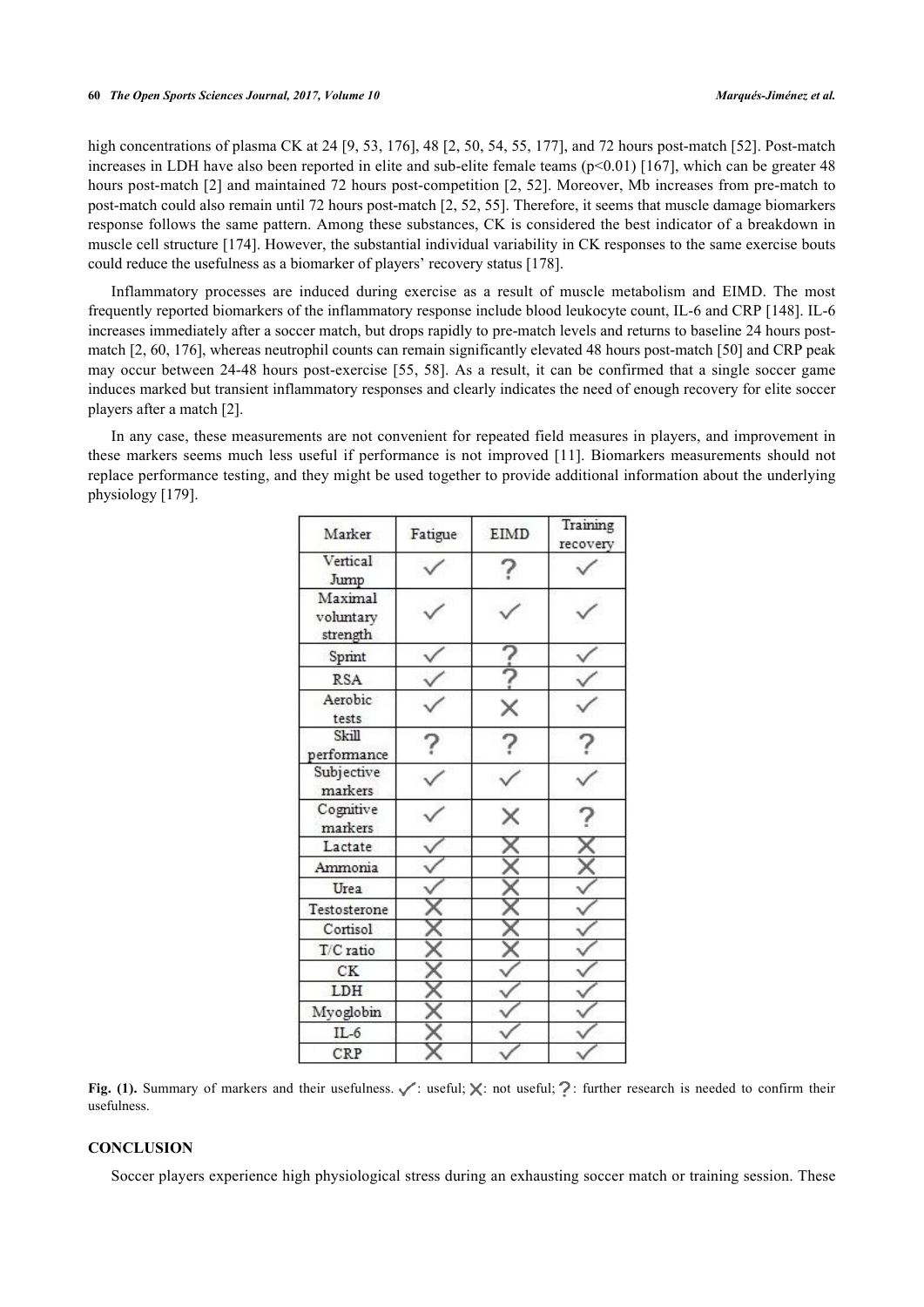physiological changes result in fatigue which can decrease performance. Moreover, physical performance decrements are also influenced by the specific demands of each game. This may explain the high variability in the metabolic, physiological and psychological responses of players during soccer matches or trainings. The magnitude of EIMD can also be different according to the requirements of each game and players' characteristics and it could explain interindividual variability in recovery processes in players of the same team. From a practical point of view, the variability of the responses amongst players leads us to recommend an individual analysis of the results. To assess the readiness of soccer players to put up with the high demands of soccer, researchers have used several markers, but there is a lack of consensus on the usefulness of some of them. Therefore coaches must use markers with high accuracy and combining, at least, one performance, one cognitive or subjective, and one biochemical marker. The analysis of this review may therefore provide important information to coaches, help them to design training schedules and improve individual training prescription, to monitor the recovery status of soccer players, and to adjust players' recovery strategies.

# **LIST OF ABBREVIATIONS**

| <b>ATP</b>          | $=$ | Adenosine triphosphate                      |
|---------------------|-----|---------------------------------------------|
| <b>ADP</b>          | $=$ | Adenosine diphosphate                       |
| $\mathbf C$         | =   | Cortisol                                    |
| <b>CK</b>           | $=$ | Creatine kinase                             |
| <b>CMJ</b>          | $=$ | Countermovement jump                        |
| <b>CRP</b>          | =   | C-reactive protein                          |
| <b>DALDA</b>        | $=$ | Daily Analysis of Life Demands for Athletes |
| D.I                 | $=$ | Drop jump                                   |
| <b>EIMD</b>         | $=$ | Exercise-induced muscle damage              |
| $IL-6$              | =   | Interleukin 6                               |
| <b>LDH</b>          | $=$ | Lactate dehydrogenase                       |
| Mb                  | $=$ | Myoglobin                                   |
| <b>POMS</b>         | $=$ | Profile of Mood States                      |
| <b>REST-Q-Sport</b> | $=$ | Recovery-Stress Questionnaire for Athletes  |
| <b>RPE</b>          | $=$ | perceived exertion scale                    |
| <b>RPEmus</b>       | $=$ | Musculature perceived exertion scale        |
| <b>RPEres</b>       | $=$ | Respiratory perceived exertion scale        |
| <b>RSA</b>          | $=$ | Repeated sprint ability                     |
| <b>SSC</b>          | $=$ | Stretch-shortening cycle                    |
| <b>SJ</b>           | $=$ | Squat jump                                  |
| T                   | $=$ | Testosterone                                |
| <b>TQR</b>          | $=$ | <b>Total Recovery Scale</b>                 |
| T/C                 | =   | Testosterone/cortisol ratio                 |
| [La]                | =   | Blood lactate concentration                 |

#### **CONFLICT OF INTEREST**

The authors have no support or funding to report, and declare they have no conflict of interest related to the content of this comprehensive review.

# **ACKNOWLEDGEMENTS**

Declared none.

# **REFERENCES**

- <span id="page-9-0"></span>[1] Nédélec M, McCall A, Carling C, Legall F, Berthoin S, Dupont G. Recovery in soccer: part I - post-match fatigue and time course of recovery. Sports Med 2012; 42(12): 997-1015. [PMID: [23046224\]](http://www.ncbi.nlm.nih.gov/pubmed/23046224)
- <span id="page-9-1"></span>[2] Ispirlidis I, Fatouros IG, Jamurtas AZ, *et al.* Time-course of changes in inflammatory and performance responses following a soccer game. Clin J Sport Med 2008; 18(5): 423-31.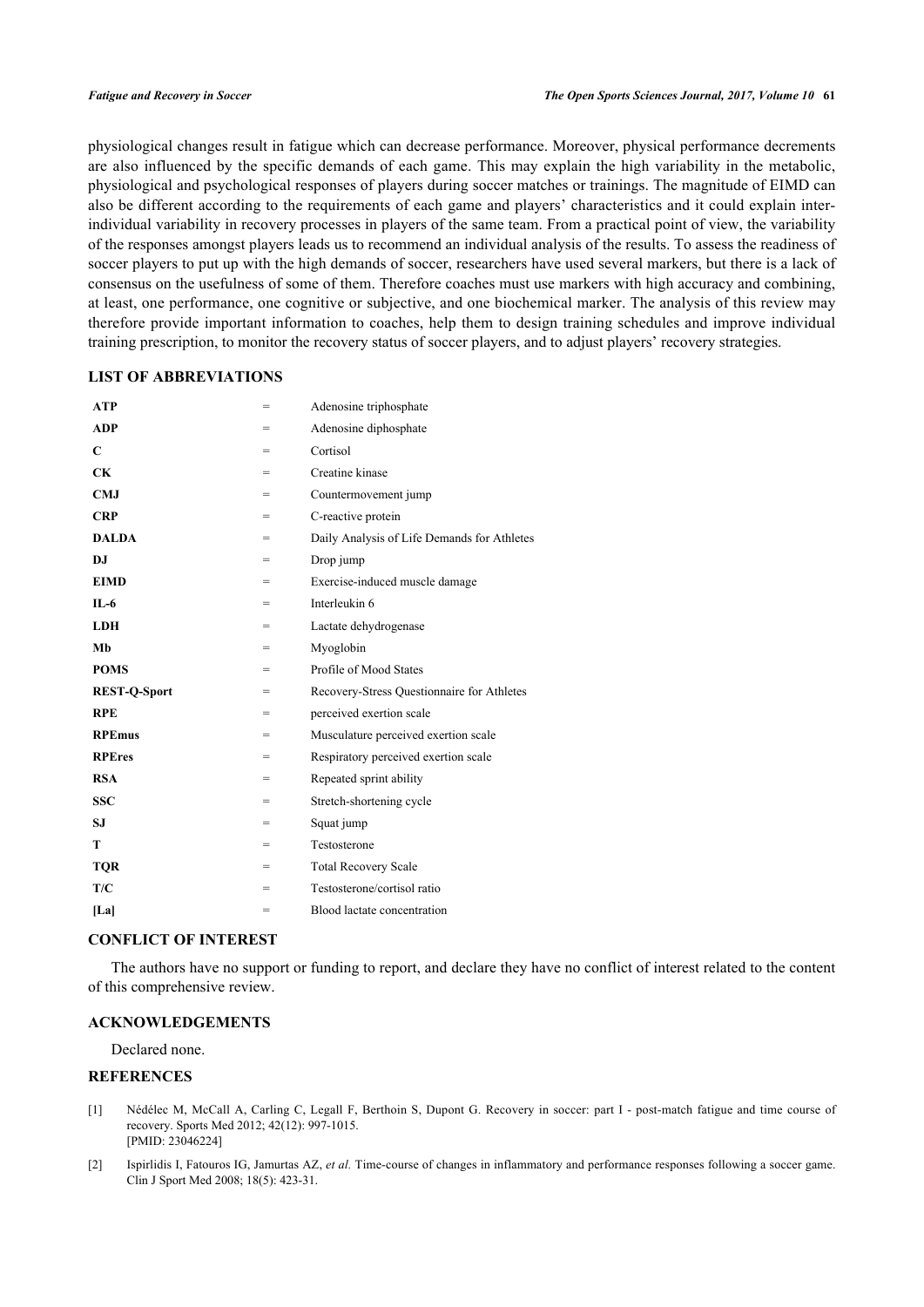[\[http://dx.doi.org/10.1097/JSM.0b013e3181818e0b\]](http://dx.doi.org/10.1097/JSM.0b013e3181818e0b) [PMID: [18806550](http://www.ncbi.nlm.nih.gov/pubmed/18806550)]

- <span id="page-10-0"></span>[3] Meeusen R, Watson P, Hasegawa H, Roelands B, Piacentini MF. Central fatigue: the serotonin hypothesis and beyond. Sports Med 2006; 36(10): 881-909. [\[http://dx.doi.org/10.2165/00007256-200636100-00006](http://dx.doi.org/10.2165/00007256-200636100-00006)] [PMID: [17004850\]](http://www.ncbi.nlm.nih.gov/pubmed/17004850)
- <span id="page-10-1"></span>[4] Rampinini E, Bosio A, Ferraresi I, Petruolo A, Morelli A, Sassi A. Match-related fatigue in soccer players. Med Sci Sports Exerc 2011; 43(11): 2161-70.
	- [\[http://dx.doi.org/10.1249/MSS.0b013e31821e9c5c](http://dx.doi.org/10.1249/MSS.0b013e31821e9c5c)] [PMID: [21502891\]](http://www.ncbi.nlm.nih.gov/pubmed/21502891)
- <span id="page-10-2"></span>[5] Robineau J, Jouaux T, Lacroix M, Babault N. Neuromuscular fatigue induced by a 90-minute soccer game modeling. J Strength Cond Res 2012; 26(2): 555-62. [\[http://dx.doi.org/10.1519/JSC.0b013e318220dda0\]](http://dx.doi.org/10.1519/JSC.0b013e318220dda0) [PMID: [22240545](http://www.ncbi.nlm.nih.gov/pubmed/22240545)]
- <span id="page-10-3"></span>[6] Bradley PS, Noakes TD. Match running performance fluctuations in elite soccer: indicative of fatigue, pacing or situational influences? J Sports Sci 2013; 31(15): 1627-38. [\[http://dx.doi.org/10.1080/02640414.2013.796062\]](http://dx.doi.org/10.1080/02640414.2013.796062) [PMID: [23808376](http://www.ncbi.nlm.nih.gov/pubmed/23808376)]
- <span id="page-10-17"></span>[7] Bradley PS, Sheldon W, Wooster B, Olsen P, Boanas P, Krustrup P. High-intensity running in English FA Premier League soccer matches. J Sports Sci 2009; 27(2): 159-68. [\[http://dx.doi.org/10.1080/02640410802512775\]](http://dx.doi.org/10.1080/02640410802512775) [PMID: [19153866](http://www.ncbi.nlm.nih.gov/pubmed/19153866)]
- <span id="page-10-4"></span>[8] Rampinini E, Coutts AJ, Castagna C, Sassi R, Impellizzeri FM. Variation in top level soccer match performance. Int J Sports Med 2007; 28(12): 1018-24. [\[http://dx.doi.org/10.1055/s-2007-965158](http://dx.doi.org/10.1055/s-2007-965158)] [PMID: [17497575\]](http://www.ncbi.nlm.nih.gov/pubmed/17497575)
- <span id="page-10-5"></span>[9] de Hoyo M, Cohen DD, Sañudo B, *et al.* Influence of football match time-motion parameters on recovery time course of muscle damage and jump ability. J Sports Sci 2016; 34(14): 1363-70. [\[http://dx.doi.org/10.1080/02640414.2016.1150603\]](http://dx.doi.org/10.1080/02640414.2016.1150603) [PMID: [26930226](http://www.ncbi.nlm.nih.gov/pubmed/26930226)]
- <span id="page-10-6"></span>[10] Finsterer J, Drory VE. Wet, volatile, and dry biomarkers of exercise-induced muscle fatigue. BMC Musculoskelet Disord 2016; 17: 40. [\[http://dx.doi.org/10.1186/s12891-016-0869-2\]](http://dx.doi.org/10.1186/s12891-016-0869-2) [PMID: [26790722](http://www.ncbi.nlm.nih.gov/pubmed/26790722)]
- <span id="page-10-7"></span>[11] Bishop PA, Jones E, Woods AK. Recovery from training: A brief review. J Strength Cond Res 2008; 22(3): 1015-24. [\[http://dx.doi.org/10.1519/JSC.0b013e31816eb518\]](http://dx.doi.org/10.1519/JSC.0b013e31816eb518) [PMID: [18438210](http://www.ncbi.nlm.nih.gov/pubmed/18438210)]
- <span id="page-10-8"></span>[12] Andersson H, Raastad T, Nilsson J, Paulsen G, Garthe I, Kadi F. Neuromuscular fatigue and recovery in elite female soccer: effects of active recovery. Med Sci Sports Exerc 2008; 40(2): 372-80. [\[http://dx.doi.org/10.1249/mss.0b013e31815b8497\]](http://dx.doi.org/10.1249/mss.0b013e31815b8497) [PMID: [18202563](http://www.ncbi.nlm.nih.gov/pubmed/18202563)]
- <span id="page-10-9"></span>[13] Carling C, Le Gall F, Dupont G. Are physical performance and injury risk in a professional soccer team in match-play affected over a prolonged period of fixture congestion? Int J Sports Med 2012; 33(1): 36-42. [\[http://dx.doi.org/10.1055/s-0031-1283190](http://dx.doi.org/10.1055/s-0031-1283190)] [PMID: [22012641\]](http://www.ncbi.nlm.nih.gov/pubmed/22012641)
- <span id="page-10-10"></span>[14] Terrados N, Calleja-González J, Schelling X. Bases fisiológicas comunes para deportes de equipo. Rev Andaluza Med Deporte 2011; (2): 84-8.
- <span id="page-10-11"></span>[15] Terrados N, Calleja-González J, Jukic I, Ostojic SM. Physiological and medical strategies in post-competition recovery–practical implications based on scientific evidence. Serb J Sports Sci 2009; 3(1-4): 29-37.
- <span id="page-10-12"></span>[16] Calleja-González J, Terrados N, Mielgo-Ayuso J, *et al.* Evidence-based post-exercise recovery strategies in basketball. Phys Sportsmed 2016; 44(1): 74-8. [\[http://dx.doi.org/10.1080/00913847.2016.1102033\]](http://dx.doi.org/10.1080/00913847.2016.1102033) [PMID: [26512912](http://www.ncbi.nlm.nih.gov/pubmed/26512912)]
- <span id="page-10-13"></span>[17] Wiewelhove T, Raeder C, Meyer T, Kellmann M, Pfeiffer M, Ferrauti A. Markers for Routine Assessment of Fatigue and Recovery in Male and Female Team Sport Athletes during High-Intensity Interval Training. PLoS One 2015; 10(10): e0139801. [\[http://dx.doi.org/10.1371/journal.pone.0139801](http://dx.doi.org/10.1371/journal.pone.0139801)] [PMID: [26444557\]](http://www.ncbi.nlm.nih.gov/pubmed/26444557)
- <span id="page-10-14"></span>[18] Mohr M, Krustrup P, Bangsbo J. Fatigue in soccer: a brief review. J Sports Sci 2005; 23(6): 593-9. [\[http://dx.doi.org/10.1080/02640410400021286\]](http://dx.doi.org/10.1080/02640410400021286) [PMID: [16195008](http://www.ncbi.nlm.nih.gov/pubmed/16195008)]
- <span id="page-10-15"></span>[19] Mohr M, Krustrup P, Bangsbo J. Match performance of high-standard soccer players with special reference to development of fatigue. J Sports Sci 2003; 21(7): 519-28. [\[http://dx.doi.org/10.1080/0264041031000071182\]](http://dx.doi.org/10.1080/0264041031000071182) [PMID: [12848386](http://www.ncbi.nlm.nih.gov/pubmed/12848386)]
- <span id="page-10-16"></span>[20] Bradley PS, Di Mascio M, Peart D, Olsen P, Sheldon B. High-intensity activity profiles of elite soccer players at different performance levels. J Strength Cond Res 2010; 24(9): 2343-51. [\[http://dx.doi.org/10.1519/JSC.0b013e3181aeb1b3](http://dx.doi.org/10.1519/JSC.0b013e3181aeb1b3)] [PMID: [19918194\]](http://www.ncbi.nlm.nih.gov/pubmed/19918194)
- <span id="page-10-18"></span>[21] Sparks M, Coetzee B, Gabbett TJ. Variations in high-intensity running and fatigue during semi-professional soccer matches. Int J Perf Anal Sport 2016; 16(1): 122-32.
- <span id="page-10-19"></span>[22] Lago-Peñas C. The role of situational variables in analysing physical performance in soccer. J Hum Kinet 2012; 35: 89-95. [\[http://dx.doi.org/10.2478/v10078-012-0082-9\]](http://dx.doi.org/10.2478/v10078-012-0082-9) [PMID: [23487326](http://www.ncbi.nlm.nih.gov/pubmed/23487326)]
- <span id="page-10-20"></span>[23] Carling C, Bradley P, McCall A, Dupont G. Match-to-match variability in high-speed running activity in a professional soccer team. J Sports Sci 2016: 34(24): 2215-23. [\[http://dx.doi.org/10.1080/02640414.2016.1176228\]](http://dx.doi.org/10.1080/02640414.2016.1176228) [PMID: [27144879](http://www.ncbi.nlm.nih.gov/pubmed/27144879)]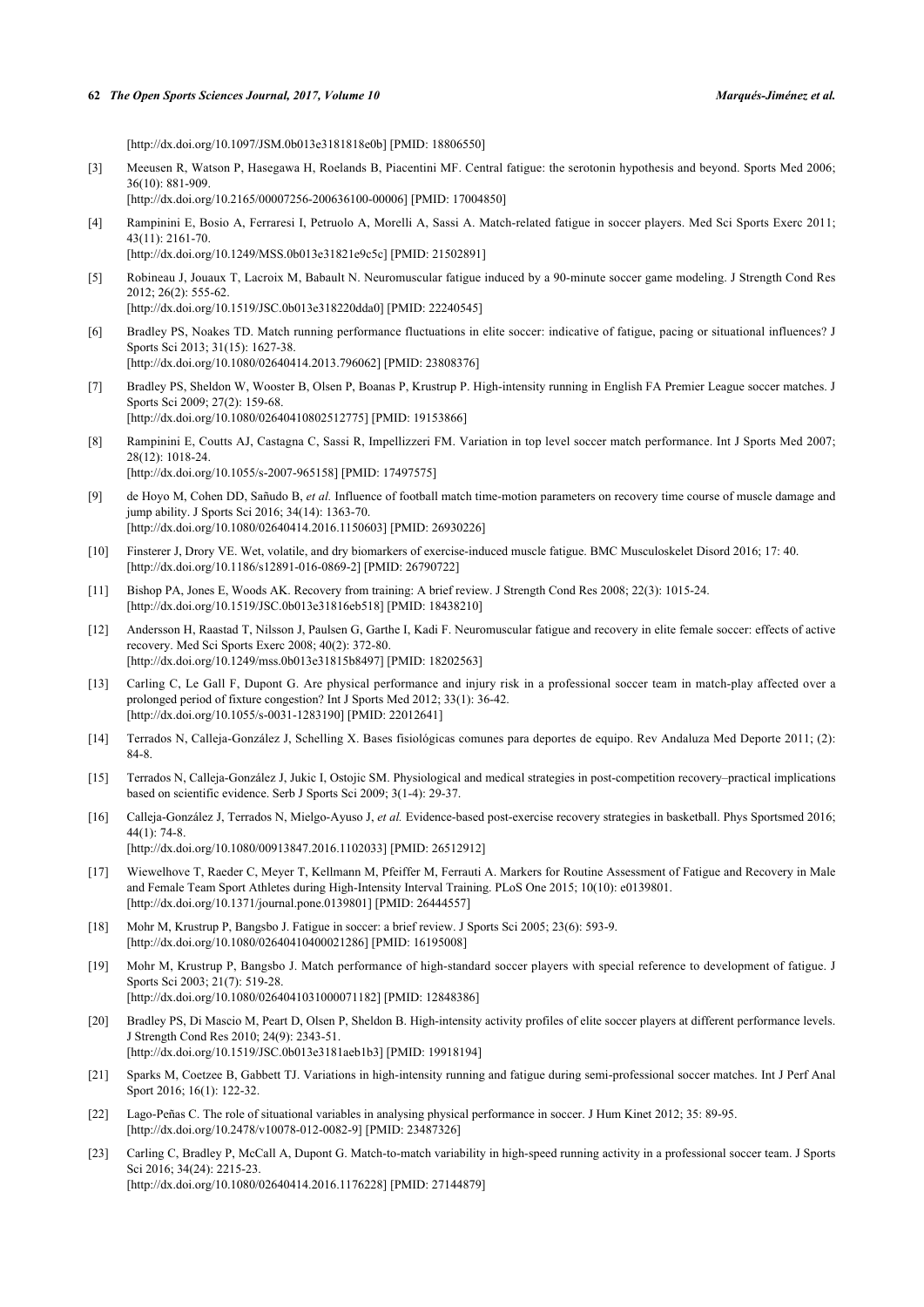- <span id="page-11-0"></span>[24] Schimpchen J, Skorski S, Nopp S, Meyer T. Are classical tests of repeated-sprint ability in football externally valid? A new approach to determine in-game sprinting behaviour in elite football players. J Sports Sci 2016; 34(6): 519-26. [\[http://dx.doi.org/10.1080/02640414.2015.1112023\]](http://dx.doi.org/10.1080/02640414.2015.1112023) [PMID: [26580089](http://www.ncbi.nlm.nih.gov/pubmed/26580089)]
- <span id="page-11-1"></span>[25] Krustrup P, Ørtenblad N, Nielsen J, *et al.* Maximal voluntary contraction force, SR function and glycogen resynthesis during the first 72 h after a high-level competitive soccer game. Eur J Appl Physiol 2011; 111(12): 2987-95. [\[http://dx.doi.org/10.1007/s00421-011-1919-y\]](http://dx.doi.org/10.1007/s00421-011-1919-y) [PMID: [21448723](http://www.ncbi.nlm.nih.gov/pubmed/21448723)]
- <span id="page-11-2"></span>[26] Marshall PW, Lovell R, Jeppesen GK, Andersen K, Siegler JC. Hamstring muscle fatigue and central motor output during a simulated soccer match. PLoS One 2014; 9(7): e102753. [\[http://dx.doi.org/10.1371/journal.pone.0102753](http://dx.doi.org/10.1371/journal.pone.0102753)] [PMID: [25047547\]](http://www.ncbi.nlm.nih.gov/pubmed/25047547)
- <span id="page-11-3"></span>[27] Carling C, Dupont G. Are declines in physical performance associated with a reduction in skill-related performance during professional soccer match-play? J Sports Sci 2011; 29(1): 63-71. [\[http://dx.doi.org/10.1080/02640414.2010.521945\]](http://dx.doi.org/10.1080/02640414.2010.521945) [PMID: [21077004](http://www.ncbi.nlm.nih.gov/pubmed/21077004)]
- <span id="page-11-4"></span>[28] Nédélec M, McCall A, Carling C, Legall F, Berthoin S, Dupont G. Recovery in soccer: part ii-recovery strategies. Sports Med 2013; 43(1): 9-22. [\[http://dx.doi.org/10.1007/s40279-012-0002-0\]](http://dx.doi.org/10.1007/s40279-012-0002-0) [PMID: [23315753](http://www.ncbi.nlm.nih.gov/pubmed/23315753)]
- <span id="page-11-5"></span>[29] Saltin B. Metabolic fundamentals in exercise. Med Sci Sports 1973; 5(3): 137-46. [PMID: [4270581\]](http://www.ncbi.nlm.nih.gov/pubmed/4270581)
- <span id="page-11-6"></span>[30] Bangsbo J, Mohr M, Krustrup P. Physical and metabolic demands of training and match-play in the elite football player. J Sports Sci 2006; 24(7): 665-74. [\[http://dx.doi.org/10.1080/02640410500482529\]](http://dx.doi.org/10.1080/02640410500482529) [PMID: [16766496](http://www.ncbi.nlm.nih.gov/pubmed/16766496)]
- <span id="page-11-10"></span>[31] Krustrup P, Mohr M, Steensberg A, Bencke J, Kjaer M, Bangsbo J. Muscle and blood metabolites during a soccer game: implications for sprint performance. Med Sci Sports Exerc 2006; 38(6): 1165-74. [\[http://dx.doi.org/10.1249/01.mss.0000222845.89262.cd\]](http://dx.doi.org/10.1249/01.mss.0000222845.89262.cd) [PMID: [16775559](http://www.ncbi.nlm.nih.gov/pubmed/16775559)]
- <span id="page-11-7"></span>[32] Shephard RJ. Biology and medicine of soccer: an update. J Sports Sci 1999; 17(10): 757-86. [\[http://dx.doi.org/10.1080/026404199365498\]](http://dx.doi.org/10.1080/026404199365498) [PMID: [10573331](http://www.ncbi.nlm.nih.gov/pubmed/10573331)]
- <span id="page-11-8"></span>[33] Bangsbo J, Nørregaard L, Thorsøe F. The effect of carbohydrate diet on intermittent exercise performance. Int J Sports Med 1992; 13(2): 152-7. [\[http://dx.doi.org/10.1055/s-2007-1021247](http://dx.doi.org/10.1055/s-2007-1021247)] [PMID: [1555905\]](http://www.ncbi.nlm.nih.gov/pubmed/1555905)
- <span id="page-11-9"></span>[34] Rienzi E, Drust B, Reilly T, Carter JE, Martin A. Investigation of anthropometric and work-rate profiles of elite South American international soccer players. J Sports Med Phys Fitness 2000; 40(2): 162-9. [PMID: [11034438\]](http://www.ncbi.nlm.nih.gov/pubmed/11034438)
- <span id="page-11-11"></span>[35] Bangsbo J. The physiology of soccer–with special reference to intense intermittent exercise. Acta Physiol Scand 1999; 619: 1-155.
- <span id="page-11-12"></span>[36] Krustrup P, Mohr M, Steensberg A, Bencke J, Kjaer M, Bangsbo J. Muscle metabolites during a football match in relation to a decreased sprinting ability. Proceedings of the 5th World Congress of Soccer and Science. Lisbon, Portugal. 2003.
- <span id="page-11-13"></span>[37] Reilly T. Energetics of high-intensity exercise (soccer) with particular reference to fatigue. J Sports Sci 1997; 15(3): 257-63. [\[http://dx.doi.org/10.1080/026404197367263\]](http://dx.doi.org/10.1080/026404197367263) [PMID: [9232551](http://www.ncbi.nlm.nih.gov/pubmed/9232551)]
- <span id="page-11-14"></span>[38] Mohr M, Mujika I, Santisteban J, et al. Examination of fatigue development in elite soccer in a hot environment: a multi-experimental approach. Scand J Med Sci Sports 2010; 20(s3)(Suppl. 3): 125-32. [\[http://dx.doi.org/10.1111/j.1600-0838.2010.01217.x\]](http://dx.doi.org/10.1111/j.1600-0838.2010.01217.x) [PMID: [21029199](http://www.ncbi.nlm.nih.gov/pubmed/21029199)]
- <span id="page-11-15"></span>[39] Reilly T, Lewis W, Brown ID, Goldsmith R. Effects of carbohydrate feeding on mental funtions during sustained physical work. In: Brown ID, Goldsmith R, Coombes K, Sinclair MA, Eds. Ergonomics International. London: Taylor and Frances 1985; pp. 700-2.
- <span id="page-11-16"></span>[40] Cable NT, Bullock S. Thermoregulatory response during and in recovery from aerobic and anaerobic exercise 1201. Med Sci Sports Exerc 1996; 28(5): 202.
	- [\[http://dx.doi.org/10.1097/00005768-199605001-01199](http://dx.doi.org/10.1097/00005768-199605001-01199)]
- <span id="page-11-17"></span>[41] Nybo L, Nielsen B. Hyperthermia and central fatigue during prolonged exercise in humans. J Appl Physiol 2001; 91(3): 1055-60. [PMID: [11509498\]](http://www.ncbi.nlm.nih.gov/pubmed/11509498)
- <span id="page-11-18"></span>[42] Mohr M, Krustrup P, Nybo L, Nielsen JJ, Bangsbo J. Muscle temperature and sprint performance during soccer matchesbeneficial effect of re-warm-up at half-time. Scand J Med Sci Sports 2004; 14(3): 156-62. [\[http://dx.doi.org/10.1111/j.1600-0838.2004.00349.x\]](http://dx.doi.org/10.1111/j.1600-0838.2004.00349.x) [PMID: [15144355](http://www.ncbi.nlm.nih.gov/pubmed/15144355)]
- <span id="page-11-19"></span>[43] Mohr M, Rasmussen P, Drust B, Nielsen B, Nybo L. Environmental heat stress, hyperammonemia and nucleotide metabolism during intermittent exercise. Eur J Appl Physiol 2006; 97(1): 89-95. [\[http://dx.doi.org/10.1007/s00421-006-0152-6\]](http://dx.doi.org/10.1007/s00421-006-0152-6) [PMID: [16485104](http://www.ncbi.nlm.nih.gov/pubmed/16485104)]
- <span id="page-11-20"></span>[44] Nybo L. CNS fatigue provoked by prolonged exercise in the heat. Front Biosci (Elite Ed) 2010; 2(2): 779-92. [\[http://dx.doi.org/10.2741/e138](http://dx.doi.org/10.2741/e138)] [PMID: [20036922\]](http://www.ncbi.nlm.nih.gov/pubmed/20036922)
- <span id="page-11-21"></span>[45] Badin OO, Smith MR, Conte D, Coutts AJ. Mental Fatigue Impairs Technical Performance in Small-Sided Soccer Games. Int J Sports Physiol 2016. Perform (ahead of print).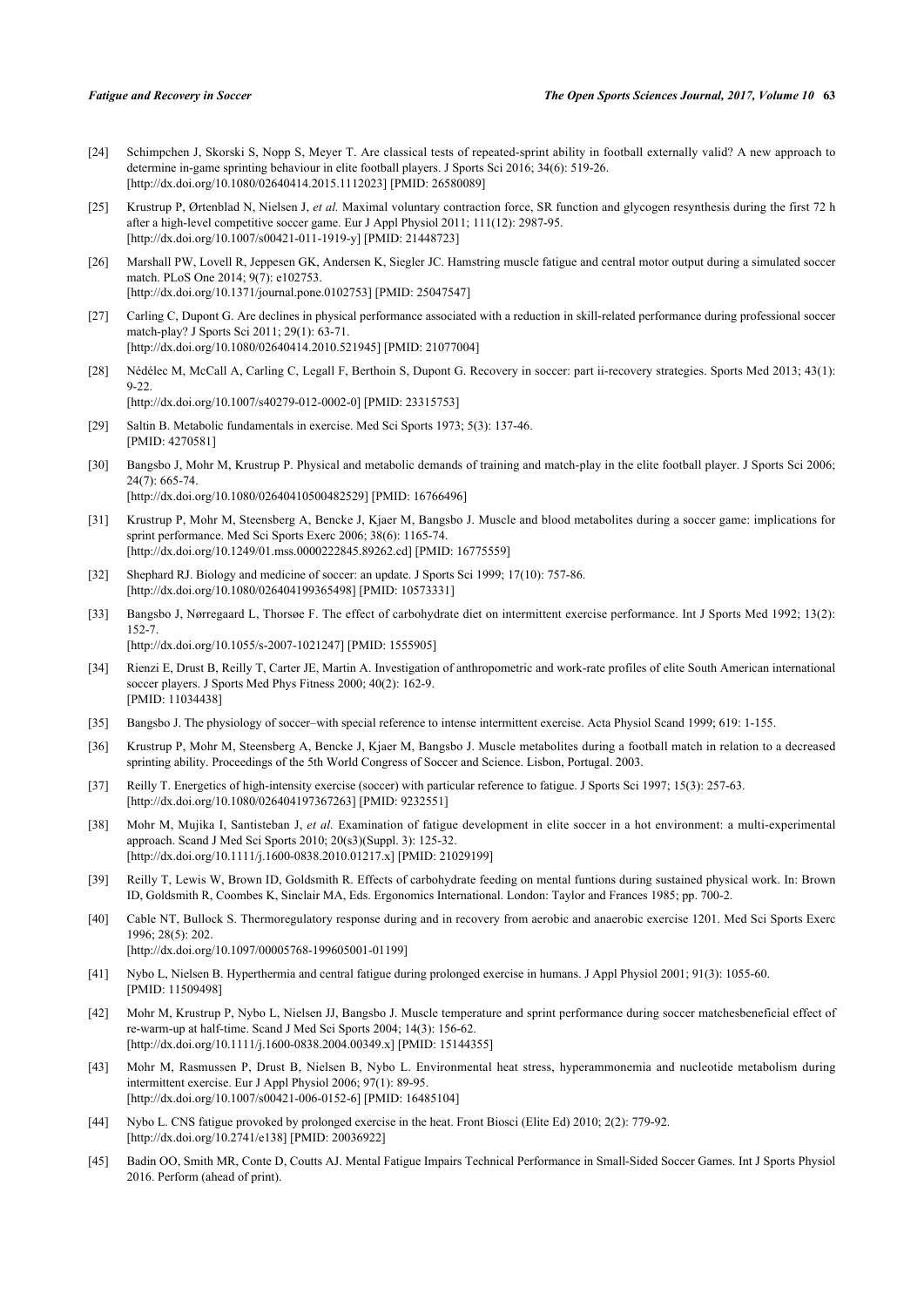- <span id="page-12-0"></span>[46] Smith MR, Zeuwts L, Lenoir M, Hens N, De Jong LM, Coutts AJ. Mental fatigue impairs soccer-specific decision-making skill. J Sports Sci 2016; 34(14): 1297-304. [\[http://dx.doi.org/10.1080/02640414.2016.1156241\]](http://dx.doi.org/10.1080/02640414.2016.1156241) [PMID: [26949830](http://www.ncbi.nlm.nih.gov/pubmed/26949830)]
- <span id="page-12-1"></span>[47] Smith MR, Coutts AJ, Merlini M, Deprez D, Lenoir M, Marcora SM. Mental fatigue impairs soccer-specific physical and technical performance. Med Sci Sports Exerc 2016; 48(2): 267-76. [\[http://dx.doi.org/10.1249/MSS.0000000000000762\]](http://dx.doi.org/10.1249/MSS.0000000000000762) [PMID: [26312616](http://www.ncbi.nlm.nih.gov/pubmed/26312616)]
- <span id="page-12-2"></span>[48] Silva JR, Rebelo A, Marques F, *et al.* Biochemical impact of soccer: an analysis of hormonal, muscle damage, and redox markers during the season. Appl Physiol Nutr Metab 2014; 39(4): 432-8. [\[http://dx.doi.org/10.1139/apnm-2013-0180\]](http://dx.doi.org/10.1139/apnm-2013-0180) [PMID: [24669984](http://www.ncbi.nlm.nih.gov/pubmed/24669984)]
- <span id="page-12-3"></span>[49] Fridén J, Sjöström M, Ekblom B. Myofibrillar damage following intense eccentric exercise in man. Int J Sports Med 1983; 4(3): 170-6. [\[http://dx.doi.org/10.1055/s-2008-1026030](http://dx.doi.org/10.1055/s-2008-1026030)] [PMID: [6629599\]](http://www.ncbi.nlm.nih.gov/pubmed/6629599)
- <span id="page-12-5"></span>[50] Romagnoli M, Sanchis-Gomar F, Alis R, Risso-Ballester J, Bosio A, Graziani RL, *et al.* Changes in muscle damage, inflammation, and fatigue-related parameters in young elite soccer players after a match. J Sports Med Phys Fitness 2015. ahead of print.
- <span id="page-12-4"></span>[51] Russell M, Northeast J, Atkinson G, *et al.* The between-match variability of peak power output and Creatine Kinase responses to soccer match-play. J Strength Cond Res 2015; 29(8): 2079-85. [\[http://dx.doi.org/10.1519/JSC.0000000000000852\]](http://dx.doi.org/10.1519/JSC.0000000000000852) [PMID: [25627642](http://www.ncbi.nlm.nih.gov/pubmed/25627642)]
- <span id="page-12-18"></span>[52] Ascensão A, Rebelo A, Oliveira E, Marques F, Pereira L, Magalhães J. Biochemical impact of a soccer match - analysis of oxidative stress and muscle damage markers throughout recovery. Clin Biochem 2008; 41(10-11): 841-51. [\[http://dx.doi.org/10.1016/j.clinbiochem.2008.04.008\]](http://dx.doi.org/10.1016/j.clinbiochem.2008.04.008) [PMID: [18457670](http://www.ncbi.nlm.nih.gov/pubmed/18457670)]
- <span id="page-12-20"></span>[53] Djaoui L, Diaz-Cidoncha Garcia J, Hautier C, Dellal A. Kinetic Post-match Fatigue in Professional and Youth Soccer Players During the Competitive Period. Asian J Sports Med 2016; 7(1): e28267. [PMID: [27217927\]](http://www.ncbi.nlm.nih.gov/pubmed/27217927)
- <span id="page-12-10"></span>[54] Fatouros IG, Chatzinikolaou A, Douroudos II, *et al.* Time-course of changes in oxidative stress and antioxidant status responses following a soccer game. J Strength Cond Res 2010; 24(12): 3278-86. [\[http://dx.doi.org/10.1519/JSC.0b013e3181b60444](http://dx.doi.org/10.1519/JSC.0b013e3181b60444)] [PMID: [19996787\]](http://www.ncbi.nlm.nih.gov/pubmed/19996787)
- <span id="page-12-7"></span>[55] Silva JR, Ascensão A, Marques F, Seabra A, Rebelo A, Magalhães J. Neuromuscular function, hormonal and redox status and muscle damage of professional soccer players after a high-level competitive match. Eur J Appl Physiol 2013; 113(9): 2193-201. [\[http://dx.doi.org/10.1007/s00421-013-2633-8\]](http://dx.doi.org/10.1007/s00421-013-2633-8) [PMID: [23661147](http://www.ncbi.nlm.nih.gov/pubmed/23661147)]
- <span id="page-12-6"></span>[56] Thorpe R, Sunderland C. Muscle damage, endocrine, and immune marker response to a soccer match. J Strength Cond Res 2012; 26(10): 2783-90.

[\[http://dx.doi.org/10.1519/JSC.0b013e318241e174\]](http://dx.doi.org/10.1519/JSC.0b013e318241e174) [PMID: [22124357](http://www.ncbi.nlm.nih.gov/pubmed/22124357)]

- <span id="page-12-8"></span>[57] Andersson H, Bøhn SK, Raastad T, Paulsen G, Blomhoff R, Kadi F. Differences in the inflammatory plasma cytokine response following two elite female soccer games separated by a 72-h recovery. Scand J Med Sci Sports 2010; 20(5): 740-7. [\[http://dx.doi.org/10.1111/j.1600-0838.2009.00989.x\]](http://dx.doi.org/10.1111/j.1600-0838.2009.00989.x) [PMID: [19765242](http://www.ncbi.nlm.nih.gov/pubmed/19765242)]
- <span id="page-12-9"></span>[58] Ingram J, Dawson B, Goodman C, Wallman K, Beilby J. Effect of water immersion methods on post-exercise recovery from simulated team sport exercise. J Sci Med Sport 2009; 12(3): 417-21. [\[http://dx.doi.org/10.1016/j.jsams.2007.12.011](http://dx.doi.org/10.1016/j.jsams.2007.12.011)] [PMID: [18547863\]](http://www.ncbi.nlm.nih.gov/pubmed/18547863)
- <span id="page-12-11"></span>[59] Magalhães J, Rebelo A, Oliveira E, Silva JR, Marques F, Ascensão A. Impact of Loughborough Intermittent Shuttle Test versus soccer match on physiological, biochemical and neuromuscular parameters. Eur J Appl Physiol 2010; 108(1): 39-48. [\[http://dx.doi.org/10.1007/s00421-009-1161-z](http://dx.doi.org/10.1007/s00421-009-1161-z)] [PMID: [19756713](http://www.ncbi.nlm.nih.gov/pubmed/19756713)]
- <span id="page-12-12"></span>[60] Andersson H, Karlsen A, Blomhoff R, Raastad T, Kadi F. Active recovery training does not affect the antioxidant response to soccer games in elite female players. Br J Nutr 2010; 104(10): 1492-9. [\[http://dx.doi.org/10.1017/S0007114510002394](http://dx.doi.org/10.1017/S0007114510002394)] [PMID: [20609267\]](http://www.ncbi.nlm.nih.gov/pubmed/20609267)
- <span id="page-12-13"></span>[61] Clarkson PM, Nosaka K, Braun B. Muscle function after exercise-induced muscle damage and rapid adaptation. Med Sci Sports Exerc 1992; 24(5): 512-20. [\[http://dx.doi.org/10.1249/00005768-199205000-00004](http://dx.doi.org/10.1249/00005768-199205000-00004)] [PMID: [1569847\]](http://www.ncbi.nlm.nih.gov/pubmed/1569847)
- <span id="page-12-14"></span>[62] Carling C, Gregson W, McCall A, Moreira A, Wong P, Bradley PS. Match running performance during fixture congestion in elite soccer: research issues and future directions. Sports Med 2015; 45(5): 605-13. [\[http://dx.doi.org/10.1007/s40279-015-0313-z](http://dx.doi.org/10.1007/s40279-015-0313-z)] [PMID: [25694027](http://www.ncbi.nlm.nih.gov/pubmed/25694027)]
- <span id="page-12-15"></span>[63] Nieman DC, Bishop NC. Nutritional strategies to counter stress to the immune system in athletes, with special reference to football. J Sports Sci 2006; 24(7): 763-72. [\[http://dx.doi.org/10.1080/02640410500482982\]](http://dx.doi.org/10.1080/02640410500482982) [PMID: [16766504](http://www.ncbi.nlm.nih.gov/pubmed/16766504)]
- <span id="page-12-19"></span>[64] Reilly T, Ekblom B. The use of recovery methods post-exercise. J Sports Sci 2005; 23(6): 619-27. [\[http://dx.doi.org/10.1080/02640410400021302\]](http://dx.doi.org/10.1080/02640410400021302) [PMID: [16195010](http://www.ncbi.nlm.nih.gov/pubmed/16195010)]
- <span id="page-12-16"></span>[65] Shephard RJ. Physical activity, training and the immune response. Carmel, IN: Cooper 1997.
- <span id="page-12-17"></span>[66] Drust B, Atkinson G, Reilly T. Future perspectives in the evaluation of the physiological demands of soccer. Sports Med 2007; 37(9): 783-805.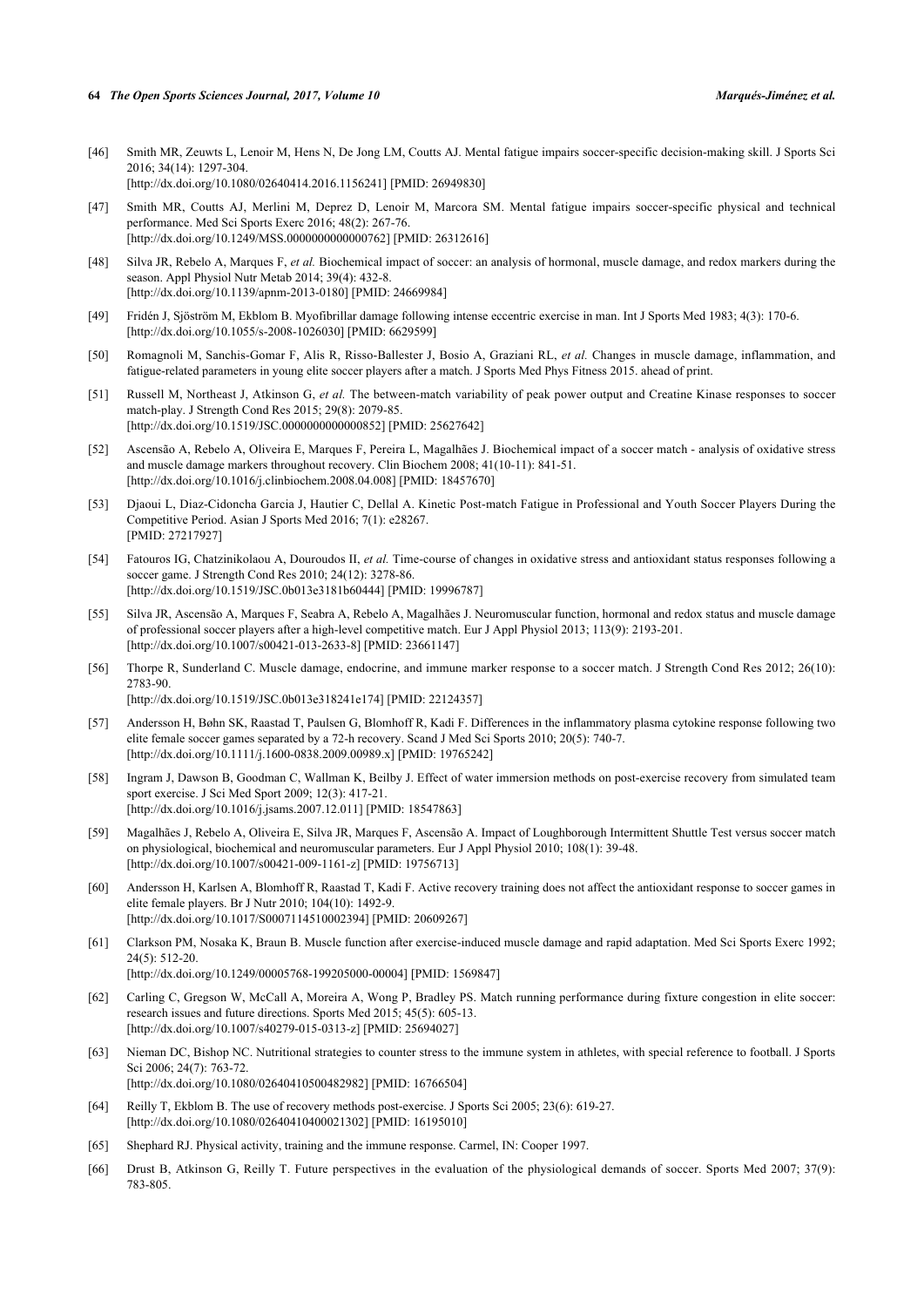[\[http://dx.doi.org/10.2165/00007256-200737090-00003](http://dx.doi.org/10.2165/00007256-200737090-00003)] [PMID: [17722949\]](http://www.ncbi.nlm.nih.gov/pubmed/17722949)

<span id="page-13-0"></span>[67] Wallace JL, Norton KI. Evolution of World Cup soccer final games 19662010: game structure, speed and play patterns. J Sci Med Sport 2014; 17(2): 223-8.

[\[http://dx.doi.org/10.1016/j.jsams.2013.03.016](http://dx.doi.org/10.1016/j.jsams.2013.03.016)] [PMID: [23643671\]](http://www.ncbi.nlm.nih.gov/pubmed/23643671)

- <span id="page-13-1"></span>[68] Lago C. The influence of match location, quality of opposition, and match status on possession strategies in professional association football. J Sports Sci 2009; 27(13): 1463-9. [\[http://dx.doi.org/10.1080/02640410903131681\]](http://dx.doi.org/10.1080/02640410903131681) [PMID: [19757296](http://www.ncbi.nlm.nih.gov/pubmed/19757296)]
- <span id="page-13-2"></span>[69] Zubillaga A, Gorospe G, Mendo AH, Villaseñor AB. Match analysis of 2005-06 champions league final with Amisco system. J Sports Sci Med 2007; 6(10).
- <span id="page-13-3"></span>[70] Bloomfield JR, Polman RC, O'Donoghue PG. Effects of score-line on team strategies in FA Premier League Soccer. J Sports Sci 2005; 23(2): 192-3.
- <span id="page-13-4"></span>[71] Lago C, Casais L, Dominguez E, Sampaio J. The effects of situational variables on distance covered at various speeds in elite soccer. Eur J Sport Sci 2010: 10(2): 103-9. [\[http://dx.doi.org/10.1080/17461390903273994\]](http://dx.doi.org/10.1080/17461390903273994)
- <span id="page-13-5"></span>[72] Bradley PS, Carling C, Archer D, *et al.* The effect of playing formation on high-intensity running and technical profiles in English FA Premier League soccer matches. J Sports Sci 2011; 29(8): 821-30. [\[http://dx.doi.org/10.1080/02640414.2011.561868\]](http://dx.doi.org/10.1080/02640414.2011.561868) [PMID: [21512949](http://www.ncbi.nlm.nih.gov/pubmed/21512949)]
- <span id="page-13-6"></span>[73] Schuth G, Carr G, Barnes C, Carling C, Bradley PS. Positional interchanges influence the physical and technical match performance variables of elite soccer players. J Sports Sci 2016; 34(6): 501-8. [\[http://dx.doi.org/10.1080/02640414.2015.1127402\]](http://dx.doi.org/10.1080/02640414.2015.1127402) [PMID: [26700131](http://www.ncbi.nlm.nih.gov/pubmed/26700131)]
- <span id="page-13-7"></span>[74] Lago-Peñas C, Rey E, Lago-Ballesteros J, Casáis L, Domínguez E. The influence of a congested calendar on physical performance in elite soccer. J Strength Cond Res 2011; 25(8): 2111-7. [\[http://dx.doi.org/10.1519/JSC.0b013e3181eccdd2\]](http://dx.doi.org/10.1519/JSC.0b013e3181eccdd2) [PMID: [21572352](http://www.ncbi.nlm.nih.gov/pubmed/21572352)]
- <span id="page-13-8"></span>[75] Castellano J, Blanco-Villaseñor A, Alvarez D. Contextual variables and time-motion analysis in soccer. Int J Sports Med 2011; 32(6): 415-21. [\[http://dx.doi.org/10.1055/s-0031-1271771](http://dx.doi.org/10.1055/s-0031-1271771)] [PMID: [21590641\]](http://www.ncbi.nlm.nih.gov/pubmed/21590641)
- <span id="page-13-9"></span>[76] O'Donoghue P, Tenga A. The effect of score-line on work rate in elite soccer. J Sports Sci 2001; 19(1): 25-6.
- <span id="page-13-10"></span>[77] Pollard R. Home advantage in football: A current review of an unsolved puzzle. Open Sports Sci J 2008; 1(1): 12-4. [\[http://dx.doi.org/10.2174/1875399X00801010012\]](http://dx.doi.org/10.2174/1875399X00801010012)
- <span id="page-13-11"></span>[78] Carling C, Williams AM, Reilly T. Handbook of soccer match analysis: A systematic approach to improving performance. J Sports Sci Med 2005; 5(1): 171.
- <span id="page-13-12"></span>[79] Paul DJ, Bradley PS, Nassis GP. Factors affecting match running performance of elite soccer players: shedding some light on the complexity. Int J Sports Physiol Perform 2015; 10(4): 516-9. [\[http://dx.doi.org/10.1123/ijspp.2015-0029](http://dx.doi.org/10.1123/ijspp.2015-0029)] [PMID: [25928752\]](http://www.ncbi.nlm.nih.gov/pubmed/25928752)
- <span id="page-13-13"></span>[80] Fell J, Williams D. The effect of aging on skeletal-muscle recovery from exercise: possible implications for aging athletes. J Aging Phys Act 2008; 16(1): 97-115. [\[http://dx.doi.org/10.1123/japa.16.1.97](http://dx.doi.org/10.1123/japa.16.1.97)] [PMID: [18268815\]](http://www.ncbi.nlm.nih.gov/pubmed/18268815)
- <span id="page-13-14"></span>[81] Magal M, Dumke CL, Urbiztondo ZG, *et al.* Relationship between serum creatine kinase activity following exercise-induced muscle damage and muscle fibre composition. J Sports Sci 2010; 28(3): 257-66. [\[http://dx.doi.org/10.1080/02640410903440892\]](http://dx.doi.org/10.1080/02640410903440892) [PMID: [20077274](http://www.ncbi.nlm.nih.gov/pubmed/20077274)]
- <span id="page-13-15"></span>[82] Rainer P. The physiological effect of playing three simulated matches in a week: implications for overtraining/overplaying. In: Reilly T, Bangsbo J, Hughes M, Eds. Science and Football III London: E y FN Spon. 1997; pp. 350-4.
- <span id="page-13-16"></span>[83] Nedelec M, McCall A, Carling C, Legall F, Berthoin S, Dupont G. The influence of soccer playing actions on the recovery kinetics after a soccer match. J Strength Cond Res 2014; 28(6): 1517-23. [\[http://dx.doi.org/10.1519/JSC.0000000000000293\]](http://dx.doi.org/10.1519/JSC.0000000000000293) [PMID: [24172722](http://www.ncbi.nlm.nih.gov/pubmed/24172722)]
- <span id="page-13-17"></span>[84] Mohr M, Draganidis D, Chatzinikolaou A, Barbero-Álvarez JC, Castagna C, Douroudos I, *et al.* Muscle damage, inflammatory, immune and performance responses to three football games in 1 week in competitive male players. Eur J Appl Physiol 2015; 1-15. [PMID: [26377004\]](http://www.ncbi.nlm.nih.gov/pubmed/26377004)
- <span id="page-13-18"></span>[85] Dupont G, Nedelec M, McCall A, McCormack D, Berthoin S, Wisløff U. Effect of 2 soccer matches in a week on physical performance and injury rate. Am J Sports Med 2010; 38(9): 1752-8. [\[http://dx.doi.org/10.1177/0363546510361236\]](http://dx.doi.org/10.1177/0363546510361236) [PMID: [20400751](http://www.ncbi.nlm.nih.gov/pubmed/20400751)]
- <span id="page-13-19"></span>[86] Ekstrand J, Waldén M, Hägglund M. A congested football calendar and the wellbeing of players: correlation between match exposure of European footballers before the World Cup 2002 and their injuries and performances during that World Cup. Br J Sports Med 2004; 38(4): 493-7.

[\[http://dx.doi.org/10.1136/bjsm.2003.009134](http://dx.doi.org/10.1136/bjsm.2003.009134)] [PMID: [15273193\]](http://www.ncbi.nlm.nih.gov/pubmed/15273193)

<span id="page-13-20"></span>[87] Rey E, Lago C, Lago-Ballesteros J, Casais L, Dellal A. The effect of cumulative fatigue on activity profiles of professional soccer players during a congested fixture period. Biol Sport 2010; 27(3): 181-5. [\[http://dx.doi.org/10.5604/20831862.919337\]](http://dx.doi.org/10.5604/20831862.919337)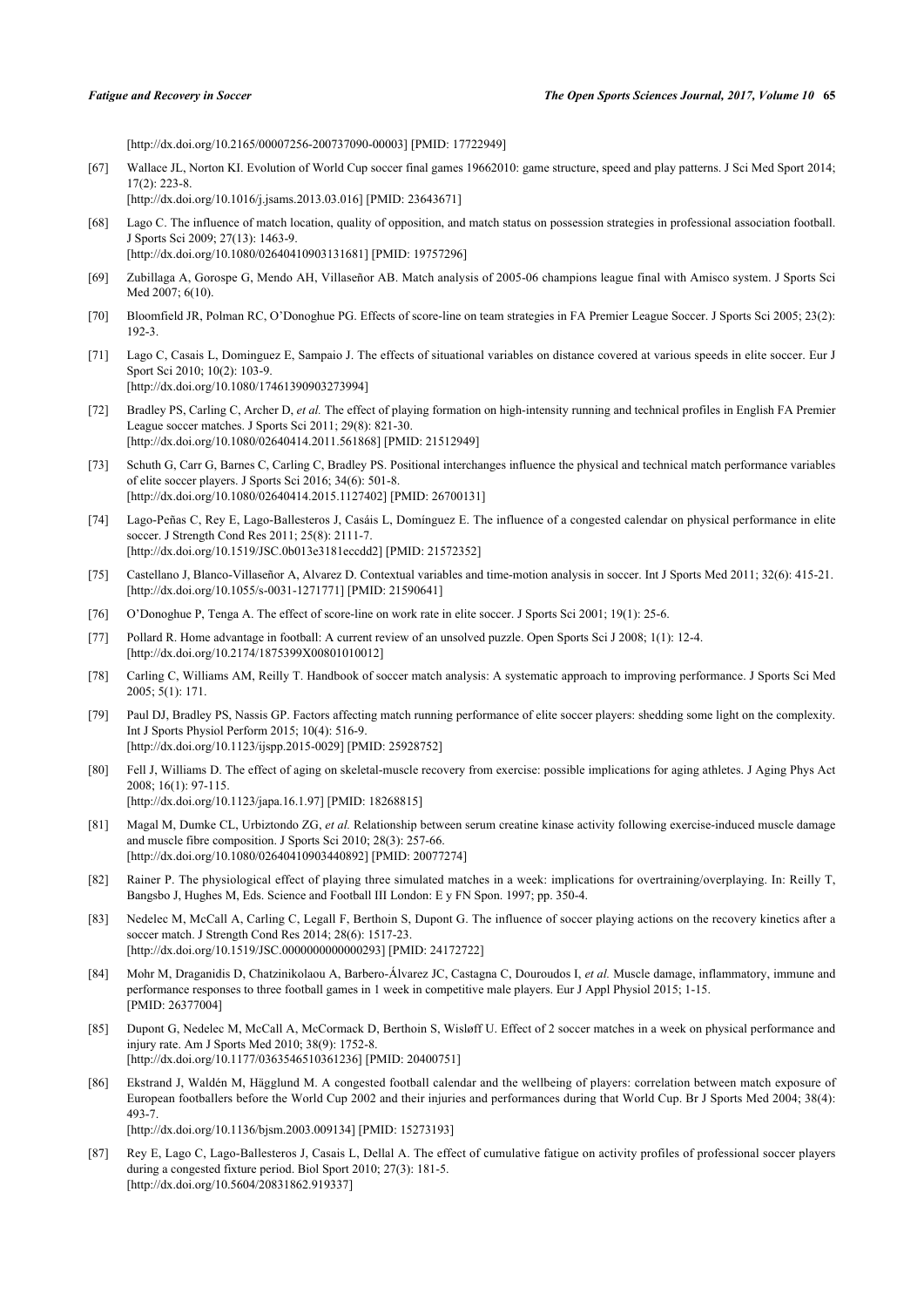#### **66** *The Open Sports Sciences Journal, 2017, Volume 10 Marqués-Jiménez et al.*

- <span id="page-14-0"></span>[88] Odetoyinbo K, Wooster B, Lane A. The effect of a succession of matches on the activity profiles of professional soccer players. In: Reilly T, Korkusuz F, Eds. Science and football VI. London: Routledge 2008; pp. 182-5.
- <span id="page-14-1"></span>[89] Nédélec M, Halson S, Abaidia A-E, Ahmaidi S, Dupont G. Stress, sleep and recovery in elite soccer: a critical review of the literature. Sports Med 2015; 45(10): 1387-400.
	- [\[http://dx.doi.org/10.1007/s40279-015-0358-z](http://dx.doi.org/10.1007/s40279-015-0358-z)] [PMID: [26206724](http://www.ncbi.nlm.nih.gov/pubmed/26206724)]
- <span id="page-14-2"></span>[90] Fullagar HH, Skorski S, Duffield R, Julian R, Bartlett J, Meyer T. Impaired sleep and recovery after night matches in elite football players. J Sports Sci 2016; 34(14): 1333-9. [\[http://dx.doi.org/10.1080/02640414.2015.1135249\]](http://dx.doi.org/10.1080/02640414.2015.1135249) [PMID: [26750446](http://www.ncbi.nlm.nih.gov/pubmed/26750446)]
- <span id="page-14-3"></span>[91] Tessitore A, Meeusen R, Cortis C, Capranica L. Effects of different recovery interventions on anaerobic performances following preseason soccer training. J Strength Cond Res 2007; 21(3): 745-50.
	- [\[http://dx.doi.org/10.1519/R-20386.1\]](http://dx.doi.org/10.1519/R-20386.1) [PMID: [17685701](http://www.ncbi.nlm.nih.gov/pubmed/17685701)]
- <span id="page-14-4"></span>[92] Urhausen A, Kindermann W. Diagnosis of overtraining: what tools do we have? Sports Med 2002; 32(2): 95-102. [\[http://dx.doi.org/10.2165/00007256-200232020-00002](http://dx.doi.org/10.2165/00007256-200232020-00002)] [PMID: [11817995\]](http://www.ncbi.nlm.nih.gov/pubmed/11817995)
- <span id="page-14-5"></span>[93] Bangsbo J, Lindquist F. Comparison of various exercise tests with endurance performance during soccer in professional players. Int J Sports Med 1992; 13(2): 125-32. [\[http://dx.doi.org/10.1055/s-2007-1021243](http://dx.doi.org/10.1055/s-2007-1021243)] [PMID: [1555901\]](http://www.ncbi.nlm.nih.gov/pubmed/1555901)
- <span id="page-14-6"></span>[94] Meeusen R, Duclos M, Foster C, *et al.* Prevention, diagnosis, and treatment of the overtraining syndrome: joint consensus statement of the European College of Sport Science and the American College of Sports Medicine. Med Sci Sports Exerc 2013; 45(1): 186-205. [\[http://dx.doi.org/10.1249/MSS.0b013e318279a10a](http://dx.doi.org/10.1249/MSS.0b013e318279a10a)] [PMID: [23247672](http://www.ncbi.nlm.nih.gov/pubmed/23247672)]
- <span id="page-14-7"></span>[95] Halson SL. Monitoring training load to understand fatigue in athletes. Sports Med 2014; 44(Suppl 2): S139-47. [\[http://dx.doi.org/10.1007/s40279-014-0253-z](http://dx.doi.org/10.1007/s40279-014-0253-z)] [PMID: [25200666](http://www.ncbi.nlm.nih.gov/pubmed/25200666)]
- <span id="page-14-8"></span>[96] Filaire E, Bernain X, Sagnol M, Lac G. Preliminary results on mood state, salivary testosterone:cortisol ratio and team performance in a professional soccer team. Eur J Appl Physiol 2001; 86(2): 179-84. [\[http://dx.doi.org/10.1007/s004210100512\]](http://dx.doi.org/10.1007/s004210100512) [PMID: [11822478](http://www.ncbi.nlm.nih.gov/pubmed/11822478)]
- <span id="page-14-9"></span>[97] Sjökvist J, Laurent MC, Richardson M, Curtner-Smith M, Holmberg H-C, Bishop PA. Recovery from high-intensity training sessions in female soccer players. J Strength Cond Res 2011; 25(6): 1726-35. [\[http://dx.doi.org/10.1519/JSC.0b013e3181e06de8](http://dx.doi.org/10.1519/JSC.0b013e3181e06de8)] [PMID: [21386721\]](http://www.ncbi.nlm.nih.gov/pubmed/21386721)
- <span id="page-14-10"></span>[98] Chamari K, Hachana Y, Ahmed YB, *et al.* Field and laboratory testing in young elite soccer players. Br J Sports Med 2004; 38(2): 191-6. [\[http://dx.doi.org/10.1136/bjsm.2002.004374](http://dx.doi.org/10.1136/bjsm.2002.004374)] [PMID: [15039258\]](http://www.ncbi.nlm.nih.gov/pubmed/15039258)
- [99] Stølen T, Chamari K, Castagna C, Wisløff U. Physiology of soccer: an update. Sports Med 2005; 35(6): 501-36. [\[http://dx.doi.org/10.2165/00007256-200535060-00004](http://dx.doi.org/10.2165/00007256-200535060-00004)] [PMID: [15974635\]](http://www.ncbi.nlm.nih.gov/pubmed/15974635)
- <span id="page-14-11"></span>[100] Svensson M, Drust B. Testing soccer players. J Sports Sci 2005; 23(6): 601-18. [\[http://dx.doi.org/10.1080/02640410400021294\]](http://dx.doi.org/10.1080/02640410400021294) [PMID: [16195009](http://www.ncbi.nlm.nih.gov/pubmed/16195009)]
- <span id="page-14-12"></span>[101] Kotzamanidis C, Chatzopoulos D, Michailidis C, Papaiakovou G, Patikas D. The effect of a combined high-intensity strength and speed training program on the running and jumping ability of soccer players. J Strength Cond Res 2005; 19(2): 369-75. [PMID: [15903377\]](http://www.ncbi.nlm.nih.gov/pubmed/15903377)
- [102] Helgerud J, Engen LC, Wisloff U, Hoff J. Aerobic endurance training improves soccer performance. Med Sci Sports Exerc 2001; 33(11): 1925-31. [\[http://dx.doi.org/10.1097/00005768-200111000-00019](http://dx.doi.org/10.1097/00005768-200111000-00019)] [PMID: [11689745\]](http://www.ncbi.nlm.nih.gov/pubmed/11689745)
- <span id="page-14-13"></span>[103] Siegler J, Gaskill S, Ruby B. Changes evaluated in soccer-specific power endurance either with or without a 10-week, in-season, intermittent, high-intensity training protocol. J Strength Cond Res 2003; 17(2): 379-87. [PMID: [12741882\]](http://www.ncbi.nlm.nih.gov/pubmed/12741882)
- <span id="page-14-14"></span>[104] Oliver J, Armstrong N, Williams C. Changes in jump performance and muscle activity following soccer-specific exercise. J Sports Sci 2008; 26(2): 141-8. [\[http://dx.doi.org/10.1080/02640410701352018\]](http://dx.doi.org/10.1080/02640410701352018) [PMID: [17852695](http://www.ncbi.nlm.nih.gov/pubmed/17852695)]
- <span id="page-14-15"></span>[105] Oliver JL, Armstrong N, Williams CA. Reliability and validity of a soccer-specific test of prolonged repeated-sprint ability. Int J Sports Physiol Perform 2007 2015; 2(2): 137.
- <span id="page-14-16"></span>[106] Krustrup P, Zebis M, Jensen JM, Mohr M. Game-induced fatigue patterns in elite female soccer. J Strength Cond Res 2010; 24(2): 437-41. [\[http://dx.doi.org/10.1519/JSC.0b013e3181c09b79\]](http://dx.doi.org/10.1519/JSC.0b013e3181c09b79) [PMID: [20072057](http://www.ncbi.nlm.nih.gov/pubmed/20072057)]
- <span id="page-14-17"></span>[107] Thorlund JB, Aagaard P, Madsen K. Rapid muscle force capacity changes after soccer match play. Int J Sports Med 2009; 30(4): 273-8. [\[http://dx.doi.org/10.1055/s-0028-1104587](http://dx.doi.org/10.1055/s-0028-1104587)] [PMID: [19199196\]](http://www.ncbi.nlm.nih.gov/pubmed/19199196)
- <span id="page-14-18"></span>[108] Shellock FG, Prentice WE. Warming-up and stretching for improved physical performance and prevention of sports-related injuries. Sports Med 1985; 2(4): 267-78. [\[http://dx.doi.org/10.2165/00007256-198502040-00004](http://dx.doi.org/10.2165/00007256-198502040-00004)] [PMID: [3849057\]](http://www.ncbi.nlm.nih.gov/pubmed/3849057)
- <span id="page-14-19"></span>[109] Bailey DM, Erith SJ, Griffin PJ, *et al.* Influence of cold-water immersion on indices of muscle damage following prolonged intermittent shuttle running. J Sports Sci 2007; 25(11): 1163-70.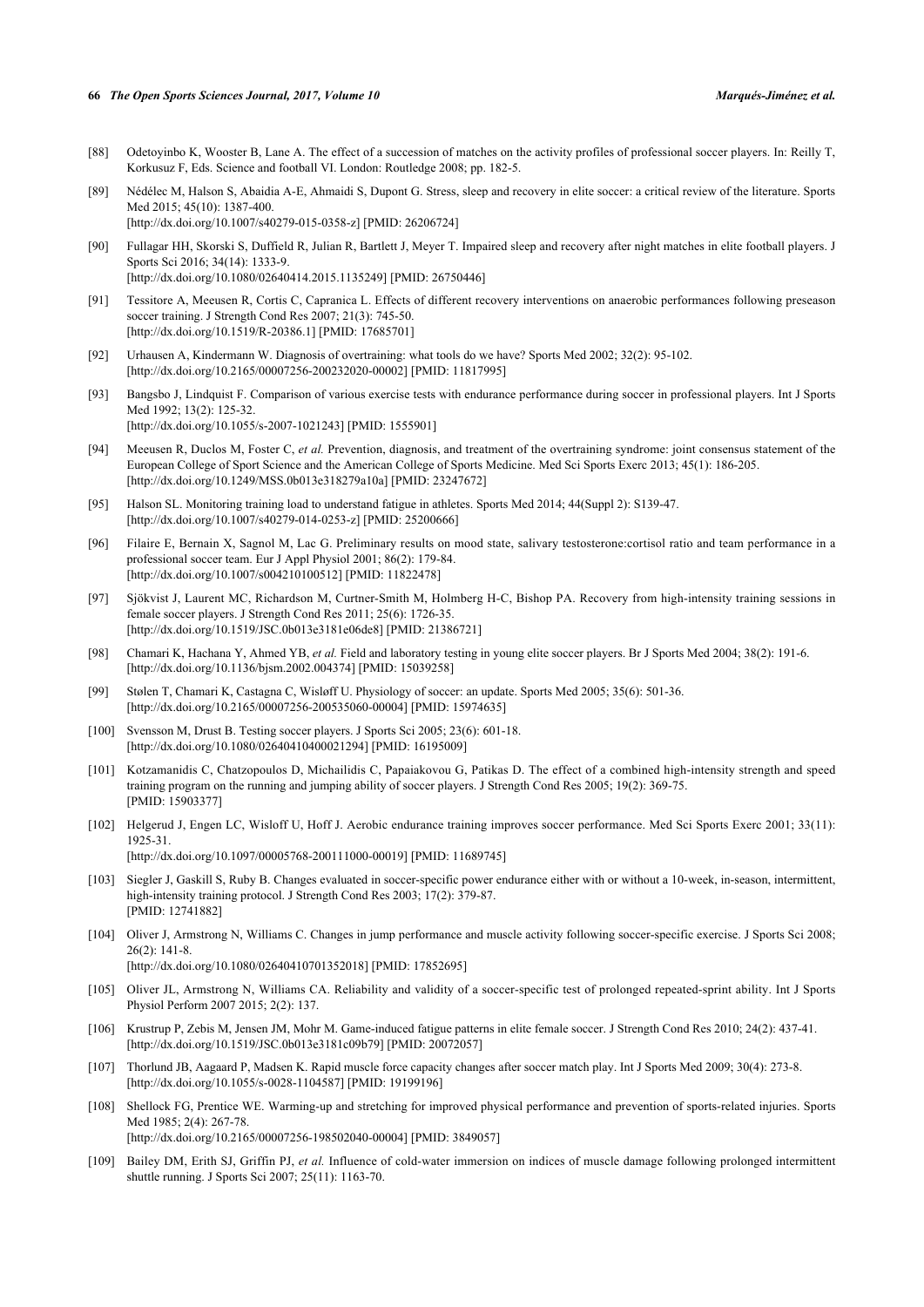[\[http://dx.doi.org/10.1080/02640410600982659\]](http://dx.doi.org/10.1080/02640410600982659) [PMID: [17654228](http://www.ncbi.nlm.nih.gov/pubmed/17654228)]

- <span id="page-15-0"></span>[110] Nicol C, Avela J, Komi PV. The stretch-shortening cycle : a model to study naturally occurring neuromuscular fatigue. Sports Med 2006; 36(11): 977-99. [\[http://dx.doi.org/10.2165/00007256-200636110-00004](http://dx.doi.org/10.2165/00007256-200636110-00004)] [PMID: [17052133\]](http://www.ncbi.nlm.nih.gov/pubmed/17052133)
- <span id="page-15-1"></span>[111] Bobbert MF, Gerritsen KG, Litjens MC, Van Soest AJ. Why is countermovement jump height greater than squat jump height? Med Sci Sports Exerc 1996; 28(11): 1402-12.

[\[http://dx.doi.org/10.1097/00005768-199611000-00009](http://dx.doi.org/10.1097/00005768-199611000-00009)] [PMID: [8933491\]](http://www.ncbi.nlm.nih.gov/pubmed/8933491)

- <span id="page-15-2"></span>[112] Gathercole RJ, Sporer BC, Stellingwerff T, Sleivert GG. Comparison of the Capacity of Different Jump and Sprint Field Tests to Detect Neuromuscular Fatigue. J Strength Cond Res 2015; 29(9): 2522-31. [\[http://dx.doi.org/10.1519/JSC.0000000000000912\]](http://dx.doi.org/10.1519/JSC.0000000000000912) [PMID: [26308829](http://www.ncbi.nlm.nih.gov/pubmed/26308829)]
- <span id="page-15-3"></span>[113] Enoka RM, Duchateau J. Muscle fatigue: what, why and how it influences muscle function. J Physiol 2008; 586(1): 11-23. [\[http://dx.doi.org/10.1113/jphysiol.2007.139477\]](http://dx.doi.org/10.1113/jphysiol.2007.139477) [PMID: [17702815](http://www.ncbi.nlm.nih.gov/pubmed/17702815)]
- <span id="page-15-4"></span>[114] Delextrat A, Baker J, Cohen DD, Clarke ND. Effect of a simulated soccer match on the functional hamstrings-to-quadriceps ratio in amateur female players. Scand J Med Sci Sports 2013; 23(4): 478-86. [\[http://dx.doi.org/10.1111/j.1600-0838.2011.01415.x\]](http://dx.doi.org/10.1111/j.1600-0838.2011.01415.x) [PMID: [22107131](http://www.ncbi.nlm.nih.gov/pubmed/22107131)]
- [115] Greig M. The influence of soccer-specific fatigue on peak isokinetic torque production of the knee flexors and extensors. Am J Sports Med 2008; 36(7): 1403-9. [\[http://dx.doi.org/10.1177/0363546508314413\]](http://dx.doi.org/10.1177/0363546508314413) [PMID: [18326034](http://www.ncbi.nlm.nih.gov/pubmed/18326034)]
- <span id="page-15-5"></span>[116] Small K, McNaughton L, Greig M, Lovell R. The effects of multidirectional soccer-specific fatigue on markers of hamstring injury risk. J Sci Med Sport 2010; 13(1): 120-5. [\[http://dx.doi.org/10.1016/j.jsams.2008.08.005](http://dx.doi.org/10.1016/j.jsams.2008.08.005)] [PMID: [18976956\]](http://www.ncbi.nlm.nih.gov/pubmed/18976956)
- <span id="page-15-6"></span>[117] Rahnama N, Reilly T, Lees A, Graham-Smith P. Muscle fatigue induced by exercise simulating the work rate of competitive soccer. J Sports Sci 2003; 21(11): 933-42. [\[http://dx.doi.org/10.1080/0264041031000140428\]](http://dx.doi.org/10.1080/0264041031000140428) [PMID: [14626373](http://www.ncbi.nlm.nih.gov/pubmed/14626373)]
- <span id="page-15-7"></span>[118] Warren GL, Lowe DA, Armstrong RB. Measurement tools used in the study of eccentric contraction-induced injury. Sports Med 1999; 27(1): 43-59. [\[http://dx.doi.org/10.2165/00007256-199927010-00004](http://dx.doi.org/10.2165/00007256-199927010-00004)] [PMID: [10028132\]](http://www.ncbi.nlm.nih.gov/pubmed/10028132)
- <span id="page-15-8"></span>[119] Byrne C, Twist C, Eston R. Neuromuscular function after exercise-induced muscle damage: theoretical and applied implications. Sports Med 2004; 34(1): 49-69. [\[http://dx.doi.org/10.2165/00007256-200434010-00005](http://dx.doi.org/10.2165/00007256-200434010-00005)] [PMID: [14715039\]](http://www.ncbi.nlm.nih.gov/pubmed/14715039)
- <span id="page-15-9"></span>[120] Rampinini E, Bishop D, Marcora SM, Ferrari Bravo D, Sassi R, Impellizzeri FM. Validity of simple field tests as indicators of match-related physical performance in top-level professional soccer players. Int J Sports Med 2007; 28(3): 228-35. [\[http://dx.doi.org/10.1055/s-2006-924340](http://dx.doi.org/10.1055/s-2006-924340)] [PMID: [17024621\]](http://www.ncbi.nlm.nih.gov/pubmed/17024621)
- <span id="page-15-10"></span>[121] Buchheit M, Haydar B, Ahmaidi S. Repeated sprints with directional changes: do angles matter? J Sports Sci 2012; 30(6): 555-62. [\[http://dx.doi.org/10.1080/02640414.2012.658079\]](http://dx.doi.org/10.1080/02640414.2012.658079) [PMID: [22335343](http://www.ncbi.nlm.nih.gov/pubmed/22335343)]
- <span id="page-15-11"></span>[122] Aziz AR, Mukherjee S, Chia MY, Teh KC. Relationship between measured maximal oxygen uptake and aerobic endurance performance with running repeated sprint ability in young elite soccer players. J Sports Med Phys Fitness 2007; 47(4): 401-7. [PMID: [18091678\]](http://www.ncbi.nlm.nih.gov/pubmed/18091678)
- [123] da Silva JF, Guglielmo LG, Bishop D. Relationship between different measures of aerobic fitness and repeated-sprint ability in elite soccer players. J Strength Cond Res 2010; 24(8): 2115-21. [\[http://dx.doi.org/10.1519/JSC.0b013e3181e34794\]](http://dx.doi.org/10.1519/JSC.0b013e3181e34794) [PMID: [20613644](http://www.ncbi.nlm.nih.gov/pubmed/20613644)]
- <span id="page-15-12"></span>[124] Dupont G, Millet GP, Guinhouya C, Berthoin S. Relationship between oxygen uptake kinetics and performance in repeated running sprints. Eur J Appl Physiol 2005; 95(1): 27-34. [\[http://dx.doi.org/10.1007/s00421-005-1382-8\]](http://dx.doi.org/10.1007/s00421-005-1382-8) [PMID: [15976999](http://www.ncbi.nlm.nih.gov/pubmed/15976999)]
- <span id="page-15-13"></span>[125] Hughes M, Franks I. Analysis of passing sequences, shots and goals in soccer. J Sports Sci 2005; 23(5): 509-14. [\[http://dx.doi.org/10.1080/02640410410001716779\]](http://dx.doi.org/10.1080/02640410410001716779) [PMID: [16194998](http://www.ncbi.nlm.nih.gov/pubmed/16194998)]
- <span id="page-15-14"></span>[126] Russell M, Kingsley M. Influence of exercise on skill proficiency in soccer. Sports Med 2011; 41(7): 523-39. [\[http://dx.doi.org/10.2165/11589130-000000000-00000](http://dx.doi.org/10.2165/11589130-000000000-00000)] [PMID: [21688867\]](http://www.ncbi.nlm.nih.gov/pubmed/21688867)
- <span id="page-15-15"></span>[127] Lyons M, Al-Nakeeb Y, Nevill A. Performance of soccer passing skills under moderate and high-intensity localized muscle fatigue. J Strength Cond Res 2006; 20(1): 197-202. [PMID: [16503681\]](http://www.ncbi.nlm.nih.gov/pubmed/16503681)
- <span id="page-15-16"></span>[128] Eston RG, Williams JG. Reliability of ratings of perceived effort regulation of exercise intensity. Br J Sports Med 1988; 22(4): 153-5. [\[http://dx.doi.org/10.1136/bjsm.22.4.153](http://dx.doi.org/10.1136/bjsm.22.4.153)] [PMID: [3228684\]](http://www.ncbi.nlm.nih.gov/pubmed/3228684)
- <span id="page-15-17"></span>[129] Borg G. Perceived exertion as an indicator of somatic stress. Scand J Rehabil Med 1970; 2(2): 92-8. [PMID: [5523831\]](http://www.ncbi.nlm.nih.gov/pubmed/5523831)
- <span id="page-15-18"></span>[130] Stoudemire NM, Wideman L, Pass KA, McGinnes CL, Gaesser GA, Weltman A. The validity of regulating blood lactate concentration during running by ratings of perceived exertion. Med Sci Sports Exerc 1996; 28(4): 490-5.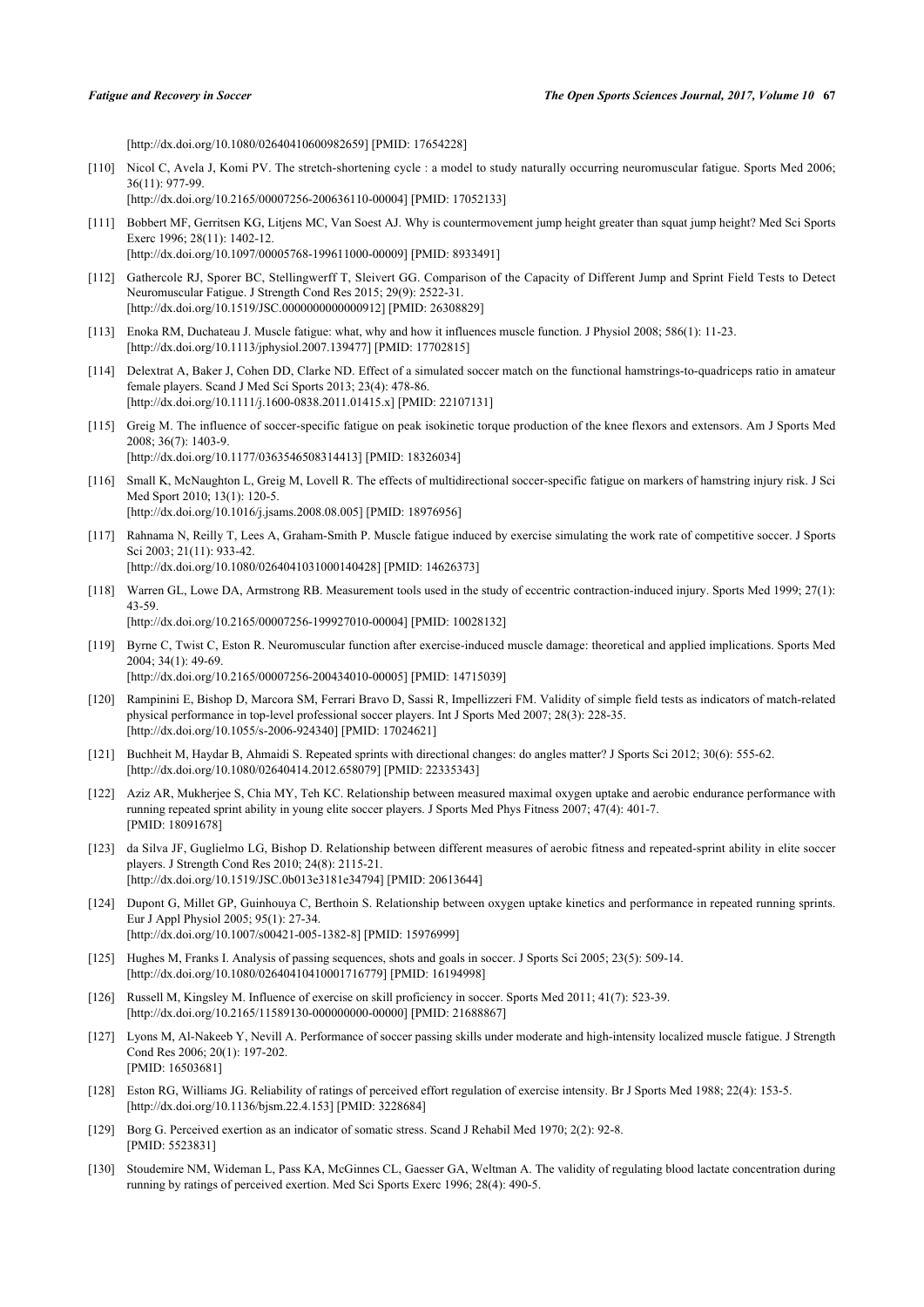[\[http://dx.doi.org/10.1097/00005768-199604000-00014](http://dx.doi.org/10.1097/00005768-199604000-00014)] [PMID: [8778555\]](http://www.ncbi.nlm.nih.gov/pubmed/8778555)

<span id="page-16-0"></span>[131] Ueda T, Kurokawa T. Relationships between perceived exertion and physiological variables during swimming. Int J Sports Med 1995; 16(6): 385-9.

[\[http://dx.doi.org/10.1055/s-2007-973025](http://dx.doi.org/10.1055/s-2007-973025)] [PMID: [7591390\]](http://www.ncbi.nlm.nih.gov/pubmed/7591390)

- <span id="page-16-1"></span>[132] Yanci J, Martínez-Santos R, Los Arcos A. Respiratory and muscular perceived efforts after official games in professional soccer players. J Strength Cond Res 2014; 28: 11-45.
- <span id="page-16-2"></span>[133] Los Arcos A, Méndez-Villanueva A, Yanci J, Martínez-Santos R. Respiratory and Muscular Perceived Exertion During Official Games in Professional Soccer Players. Int J Sports Physiol Perform 2016; 11(3): 301-4. [\[http://dx.doi.org/10.1123/ijspp.2015-0270](http://dx.doi.org/10.1123/ijspp.2015-0270)] [PMID: [26217923\]](http://www.ncbi.nlm.nih.gov/pubmed/26217923)
- <span id="page-16-3"></span>[134] Gil-Rey E, Lezaun A, Los Arcos A. Quantification of the perceived training load and its relationship with changes in physical fitness performance in junior soccer players. J Sports Sci 2015; 33(20): 2125-32. [\[http://dx.doi.org/10.1080/02640414.2015.1069385\]](http://dx.doi.org/10.1080/02640414.2015.1069385) [PMID: [26222603](http://www.ncbi.nlm.nih.gov/pubmed/26222603)]
- <span id="page-16-4"></span>[135] Hamilton AL, Killian KJ, Summers E, Jones NL. Quantification of intensity of sensations during muscular work by normal subjects. J Appl Physiol 1996; 81(3): 1156-61. [PMID: [8889748\]](http://www.ncbi.nlm.nih.gov/pubmed/8889748)
- <span id="page-16-5"></span>[136] Thorpe RT, Strudwick AJ, Buchheit M, Atkinson G, Drust B, Gregson W. Monitoring Fatigue During the In-Season Competitive Phase in Elite Soccer Players. Int J Sports Physiol Perform 2015; 10(8): 958-64. [\[http://dx.doi.org/10.1123/ijspp.2015-0004](http://dx.doi.org/10.1123/ijspp.2015-0004)] [PMID: [25710257\]](http://www.ncbi.nlm.nih.gov/pubmed/25710257)
- <span id="page-16-6"></span>[137] Saw AE, Main LC, Gastin PB. Monitoring the athlete training response: subjective self-reported measures trump commonly used objective measures: a systematic review. Br J Sports Med 2016; 50(5): 281-91. [\[http://dx.doi.org/10.1136/bjsports-2015-094758](http://dx.doi.org/10.1136/bjsports-2015-094758)] [PMID: [26423706](http://www.ncbi.nlm.nih.gov/pubmed/26423706)]
- <span id="page-16-7"></span>[138] Borresen J, Lambert MI. The quantification of training load, the training response and the effect on performance. Sports Med 2009; 39(9): 779-95. [\[http://dx.doi.org/10.2165/11317780-000000000-00000](http://dx.doi.org/10.2165/11317780-000000000-00000)] [PMID: [19691366\]](http://www.ncbi.nlm.nih.gov/pubmed/19691366)
- <span id="page-16-8"></span>[139] Williams AM. Perceptual skill in soccer: implications for talent identification and development. J Sports Sci 2000; 18(9): 737-50. [\[http://dx.doi.org/10.1080/02640410050120113\]](http://dx.doi.org/10.1080/02640410050120113) [PMID: [11043899](http://www.ncbi.nlm.nih.gov/pubmed/11043899)]
- <span id="page-16-9"></span>[140] Greig M, Marchant D, Lovell R, Clough P, McNaughton L. A continuous mental task decreases the physiological response to soccer-specific intermittent exercise. Br J Sports Med 2007; 41(12): 908-13. [\[http://dx.doi.org/10.1136/bjsm.2006.030387](http://dx.doi.org/10.1136/bjsm.2006.030387)] [PMID: [17517858\]](http://www.ncbi.nlm.nih.gov/pubmed/17517858)
- <span id="page-16-10"></span>[141] Marcora SM, Staiano W, Manning V. Mental fatigue impairs physical performance in humans. J Appl Physiol 2009; 106(3): 857-64. [\[http://dx.doi.org/10.1152/japplphysiol.91324.2008](http://dx.doi.org/10.1152/japplphysiol.91324.2008)] [PMID: [19131473\]](http://www.ncbi.nlm.nih.gov/pubmed/19131473)
- <span id="page-16-11"></span>[142] Lorist MM, Boksem MA, Ridderinkhof KR. Impaired cognitive control and reduced cingulate activity during mental fatigue. Brain Res Cogn Brain Res 2005; 24(2): 199-205. [\[http://dx.doi.org/10.1016/j.cogbrainres.2005.01.018](http://dx.doi.org/10.1016/j.cogbrainres.2005.01.018)] [PMID: [15993758\]](http://www.ncbi.nlm.nih.gov/pubmed/15993758)
- <span id="page-16-12"></span>[143] Nederhof E, Lemmink KA, Visscher C, Meeusen R, Mulder T. Psychomotor speed: possibly a new marker for overtraining syndrome. Sports Med 2006; 36(10): 817-28. [\[http://dx.doi.org/10.2165/00007256-200636100-00001](http://dx.doi.org/10.2165/00007256-200636100-00001)] [PMID: [17004845\]](http://www.ncbi.nlm.nih.gov/pubmed/17004845)
- <span id="page-16-13"></span>[144] Palacios G, Pedrero-Chamizo R, Palacios N, Maroto-Sánchez B, Aznar S, González-Gross M. Biomarkers of physical activity and exercise. Nutr Hosp 2015; 31(Suppl 3): 237-44. [\[http://dx.doi.org/10.3305/nh.2015.31.sup3.8771\]](http://dx.doi.org/10.3305/nh.2015.31.sup3.8771) [PMID: [25719791](http://www.ncbi.nlm.nih.gov/pubmed/25719791)]
- <span id="page-16-14"></span>[145] Heisterberg MF, Fahrenkrug J, Krustrup P, Storskov A, Kjær M, Andersen JL. Extensive monitoring through multiple blood samples in professional soccer players. J Strength Cond Res 2013; 27(5): 1260-71. [\[http://dx.doi.org/10.1519/JSC.0b013e3182653d17](http://dx.doi.org/10.1519/JSC.0b013e3182653d17)] [PMID: [22744299\]](http://www.ncbi.nlm.nih.gov/pubmed/22744299)
- <span id="page-16-15"></span>[146] Nikolaidis MG, Protosygellou MD, Petridou A, Tsalis G, Tsigilis N, Mougios V. Hematologic and biochemical profile of juvenile and adult athletes of both sexes: implications for clinical evaluation. Int J Sports Med 2003; 24(7): 506-11. [\[http://dx.doi.org/10.1055/s-2003-42014](http://dx.doi.org/10.1055/s-2003-42014)] [PMID: [12968208\]](http://www.ncbi.nlm.nih.gov/pubmed/12968208)
- <span id="page-16-16"></span>[147] Terrados N, Mora Rodríguez R, Padilla S. La recuperación de la fatiga del deportista. Madrid: Gymnos 2004.
- <span id="page-16-17"></span>[148] Peake JM, Suzuki K, Coombes JS. The influence of antioxidant supplementation on markers of inflammation and the relationship to oxidative stress after exercise. J Nutr Biochem 2007; 18(6): 357-71. [\[http://dx.doi.org/10.1016/j.jnutbio.2006.10.005\]](http://dx.doi.org/10.1016/j.jnutbio.2006.10.005) [PMID: [17156994](http://www.ncbi.nlm.nih.gov/pubmed/17156994)]
- <span id="page-16-18"></span>[149] Bieuzen F, Bleakley CM, Costello JT. Contrast water therapy and exercise induced muscle damage: a systematic review and meta-analysis. PLoS One 2013; 8(4): e62356. [\[http://dx.doi.org/10.1371/journal.pone.0062356](http://dx.doi.org/10.1371/journal.pone.0062356)] [PMID: [23626806\]](http://www.ncbi.nlm.nih.gov/pubmed/23626806)
- <span id="page-16-19"></span>[150] Finsterer J. Biomarkers of peripheral muscle fatigue during exercise. BMC Musculoskelet Disord 2012; 13: 218. [\[http://dx.doi.org/10.1186/1471-2474-13-218\]](http://dx.doi.org/10.1186/1471-2474-13-218) [PMID: [23136874](http://www.ncbi.nlm.nih.gov/pubmed/23136874)]
- <span id="page-16-20"></span>[151] Gosker HR, Schols AM. Fatigued muscles in COPD but no finishing line in sight. Eur Respir J 2008; 31(4): 693-4. [\[http://dx.doi.org/10.1183/09031936.00015308\]](http://dx.doi.org/10.1183/09031936.00015308) [PMID: [18378778](http://www.ncbi.nlm.nih.gov/pubmed/18378778)]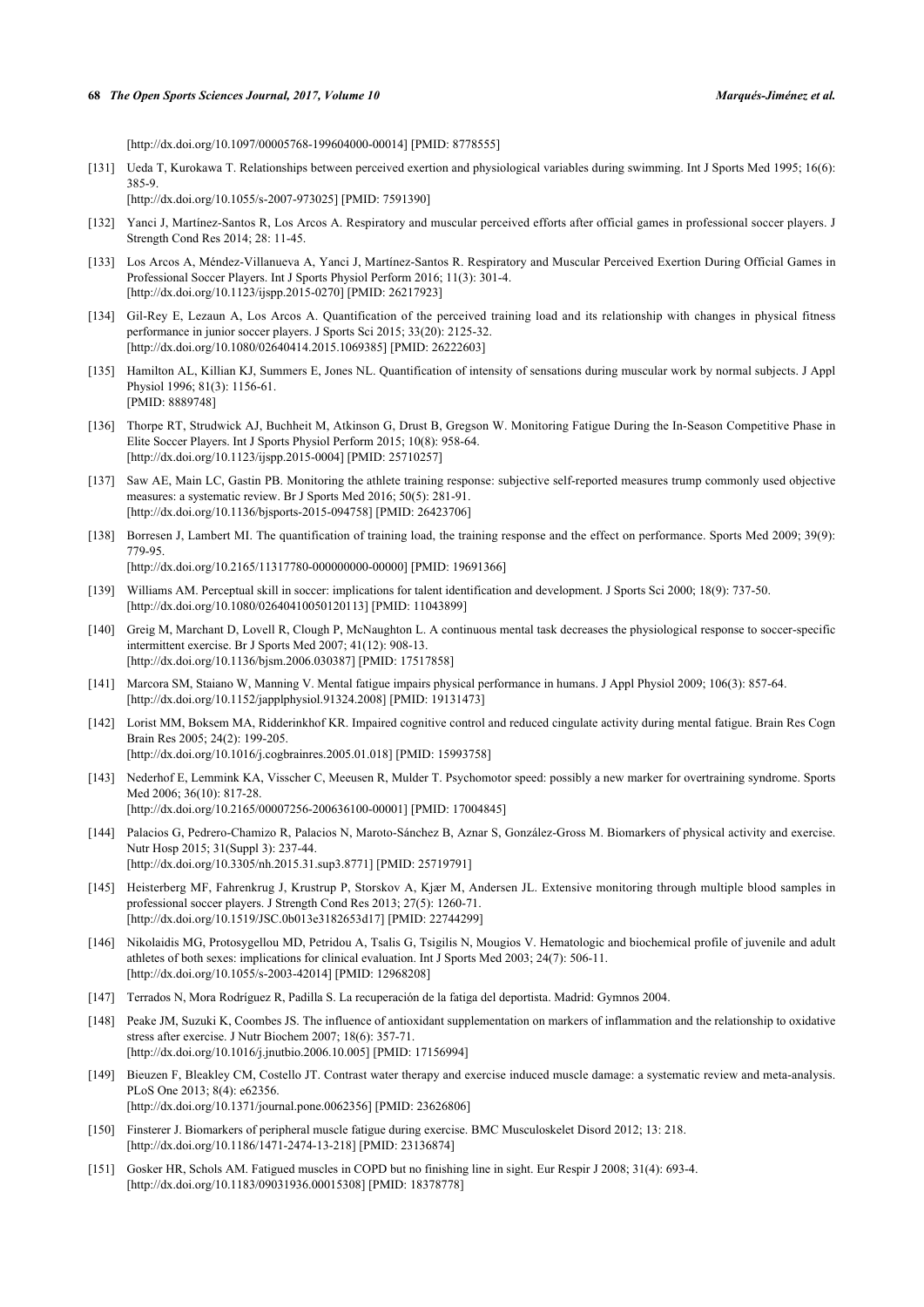- <span id="page-17-0"></span>[152] Mayhew SR, Wenger HA. Time-motion analysis of professional soccer. J Hum Mov Stud 1985; 11(1): 49-52.
- <span id="page-17-1"></span>[153] Colombini A, Machado M, Lombardi G, Lanteri P, Banfi G. Modifications of biochemical parameters related to protein metabolism and renal function in male soccer players after a match. J Sports Med Phys Fitness 2014; 54(5): 658-64. [PMID: [25270786\]](http://www.ncbi.nlm.nih.gov/pubmed/25270786)
- <span id="page-17-2"></span>[154] Rico-Sanz J, Zehnder M, Buchli R, Dambach M, Boutellier U. Muscle glycogen degradation during simulation of a fatiguing soccer match in elite soccer players examined noninvasively by 13C-MRS. Med Sci Sports Exerc 1999; 31(11): 1587-93. [\[http://dx.doi.org/10.1097/00005768-199911000-00014](http://dx.doi.org/10.1097/00005768-199911000-00014)] [PMID: [10589861\]](http://www.ncbi.nlm.nih.gov/pubmed/10589861)
- <span id="page-17-3"></span>[155] Meyer T, Meister S. Routine blood parameters in elite soccer players. Int J Sports Med 2011; 32(11): 875-81. [\[http://dx.doi.org/10.1055/s-0031-1280776](http://dx.doi.org/10.1055/s-0031-1280776)] [PMID: [22020850\]](http://www.ncbi.nlm.nih.gov/pubmed/22020850)
- <span id="page-17-4"></span>[156] Siqueira L de O, Muccini T, Dall Agnol I, *et al.* Serum chemistry test and urinalysis parameter analysis in half marathon athletes. Arq Bras Endocrinol Metabol 2009; 53(7): 844-52. [\[http://dx.doi.org/10.1590/S0004-27302009000700008\]](http://dx.doi.org/10.1590/S0004-27302009000700008) [PMID: [19942986](http://www.ncbi.nlm.nih.gov/pubmed/19942986)]
- <span id="page-17-5"></span>[157] Viru AA, Viru M. Biochemical monitoring of sport training. Champaign, IL: Human Kinetics 2001.
- <span id="page-17-6"></span>[158] Hübner E, Szmuchrowsky L, Lutoslawska G. Effects of soccer match-play on selected blood biochemical variables. Biol Sport 1994; 11(2): 83-9.
- <span id="page-17-7"></span>[159] Hartmann U, Mester J. Training and overtraining markers in selected sport events. Med Sci Sports Exerc 2000; 32(1): 209-15. [\[http://dx.doi.org/10.1097/00005768-200001000-00031](http://dx.doi.org/10.1097/00005768-200001000-00031)] [PMID: [10647551\]](http://www.ncbi.nlm.nih.gov/pubmed/10647551)
- <span id="page-17-8"></span>[160] Bangsbo J. Fitness training in football: a scientific approach. HO & Storm, Bagsvaerd 1994.
- <span id="page-17-9"></span>[161] Meister S, Faude O, Ammann T, Schnittker R, Meyer T. Indicators for high physical strain and overload in elite football players. Scand J Med Sci Sports 2013; 23(2): 156-63. [\[http://dx.doi.org/10.1111/j.1600-0838.2011.01354.x\]](http://dx.doi.org/10.1111/j.1600-0838.2011.01354.x) [PMID: [21812823](http://www.ncbi.nlm.nih.gov/pubmed/21812823)]
- <span id="page-17-10"></span>[162] Handziski Z, Maleska V, Petrovska S, *et al.* The changes of ACTH, cortisol, testosterone and testosterone/cortisol ratio in professional soccer players during a competition half-season. Bratisl Lek Listy 2006; 107(6-7): 259-63. [PMID: [17051905\]](http://www.ncbi.nlm.nih.gov/pubmed/17051905)
- [163] Arruda AF, Aoki MS, Freitas CG, Spigolon LM, Franciscon C, Moreira A. Testosterone Concentration and Lower Limb Power Over an Entire Competitive Season in Elite Young Soccer Players. J Strength Cond Res 2015; 29(12): 3380-5. [\[http://dx.doi.org/10.1519/JSC.0000000000000993\]](http://dx.doi.org/10.1519/JSC.0000000000000993) [PMID: [26595131](http://www.ncbi.nlm.nih.gov/pubmed/26595131)]
- [164] Koundourakis NE, Androulakis NE, Malliaraki N, Tsatsanis C, Venihaki M, Margioris AN. Discrepancy between exercise performance, body composition, and sex steroid response after a six-week detraining period in professional soccer players. PLoS One 2014; 9(2): e87803. [\[http://dx.doi.org/10.1371/journal.pone.0087803](http://dx.doi.org/10.1371/journal.pone.0087803)] [PMID: [24586293\]](http://www.ncbi.nlm.nih.gov/pubmed/24586293)
- <span id="page-17-11"></span>[165] Michailidis Y. Stress hormonal analysis in elite soccer players during a season. J Sport Health Sci 2014; 3(4): 279-83. [\[http://dx.doi.org/10.1016/j.jshs.2014.03.016](http://dx.doi.org/10.1016/j.jshs.2014.03.016)]
- <span id="page-17-12"></span>[166] Peñailillo L, Maya L, Niño G, Torres H, Zbinden-Foncea H. Salivary hormones and IgA in relation to physical performance in football. J Sports Sci 2015; 33(20): 2080-7. [\[http://dx.doi.org/10.1080/02640414.2015.1064151\]](http://dx.doi.org/10.1080/02640414.2015.1064151) [PMID: [26146019](http://www.ncbi.nlm.nih.gov/pubmed/26146019)]
- <span id="page-17-13"></span>[167] Gravina L, Ruiz F, Lekue JA, Irazusta J, Gil SM. Metabolic impact of a soccer match on female players. J Sports Sci 2011; 29(12): 1345-52. [\[http://dx.doi.org/10.1080/02640414.2011.597420\]](http://dx.doi.org/10.1080/02640414.2011.597420) [PMID: [21777165](http://www.ncbi.nlm.nih.gov/pubmed/21777165)]
- <span id="page-17-14"></span>[168] Neave N, Wolfson S. Testosterone, territoriality, and the home advantage. Physiol Behav 2003; 78(2): 269-75. [\[http://dx.doi.org/10.1016/S0031-9384\(02\)00969-1\]](http://dx.doi.org/10.1016/S0031-9384(02)00969-1) [PMID: [12576125](http://www.ncbi.nlm.nih.gov/pubmed/12576125)]
- <span id="page-17-15"></span>[169] Oliveira T, Gouveia MJ, Oliveira RF. Testosterone responsiveness to winning and losing experiences in female soccer players. Psychoneuroendocrinology 2009; 34(7): 1056-64. [\[http://dx.doi.org/10.1016/j.psyneuen.2009.02.006](http://dx.doi.org/10.1016/j.psyneuen.2009.02.006)] [PMID: [19278791\]](http://www.ncbi.nlm.nih.gov/pubmed/19278791)
- <span id="page-17-16"></span>[170] Ekblom B. Assessment of fitness and player profiles. In: Dvorak J, Kirkendall D, Eds. Proceedings of the International Football and Sports Medicine Conference. Beverly Hills (CA). 2002; pp. 22-4.
- <span id="page-17-17"></span>[171] Filaire E, Lac G, Pequignot J-M. Biological, hormonal, and psychological parameters in professional soccer players throughout a competitive season. Percept Mot Skills 2003; 97(3 Pt 2): 1061-72. [\[http://dx.doi.org/10.2466/pms.2003.97.3f.1061\]](http://dx.doi.org/10.2466/pms.2003.97.3f.1061) [PMID: [15002848](http://www.ncbi.nlm.nih.gov/pubmed/15002848)]
- <span id="page-17-18"></span>[172] De Vita F, Dorizzi R, Corradini G, Caruso B. Training and hormonal variability in a premier league soccer team. Proceedings of the 12th Annual Congress of the ECSS. Jyväskylä, Finland. 2007.
- <span id="page-17-19"></span>[173] Banfi G, Dolci A. Free testosterone/cortisol ratio in soccer: usefulness of a categorization of values. J Sports Med Phys Fitness 2006; 46(4): 611-6. [PMID: [17119528\]](http://www.ncbi.nlm.nih.gov/pubmed/17119528)
- <span id="page-17-20"></span>[174] Brentano MA, Martins Kruel LF. A review on strength exercise-induced muscle damage: applications, adaptation mechanisms and limitations. J Sports Med Phys Fitness 2011; 51(1): 1-10. [PMID: [21297557\]](http://www.ncbi.nlm.nih.gov/pubmed/21297557)